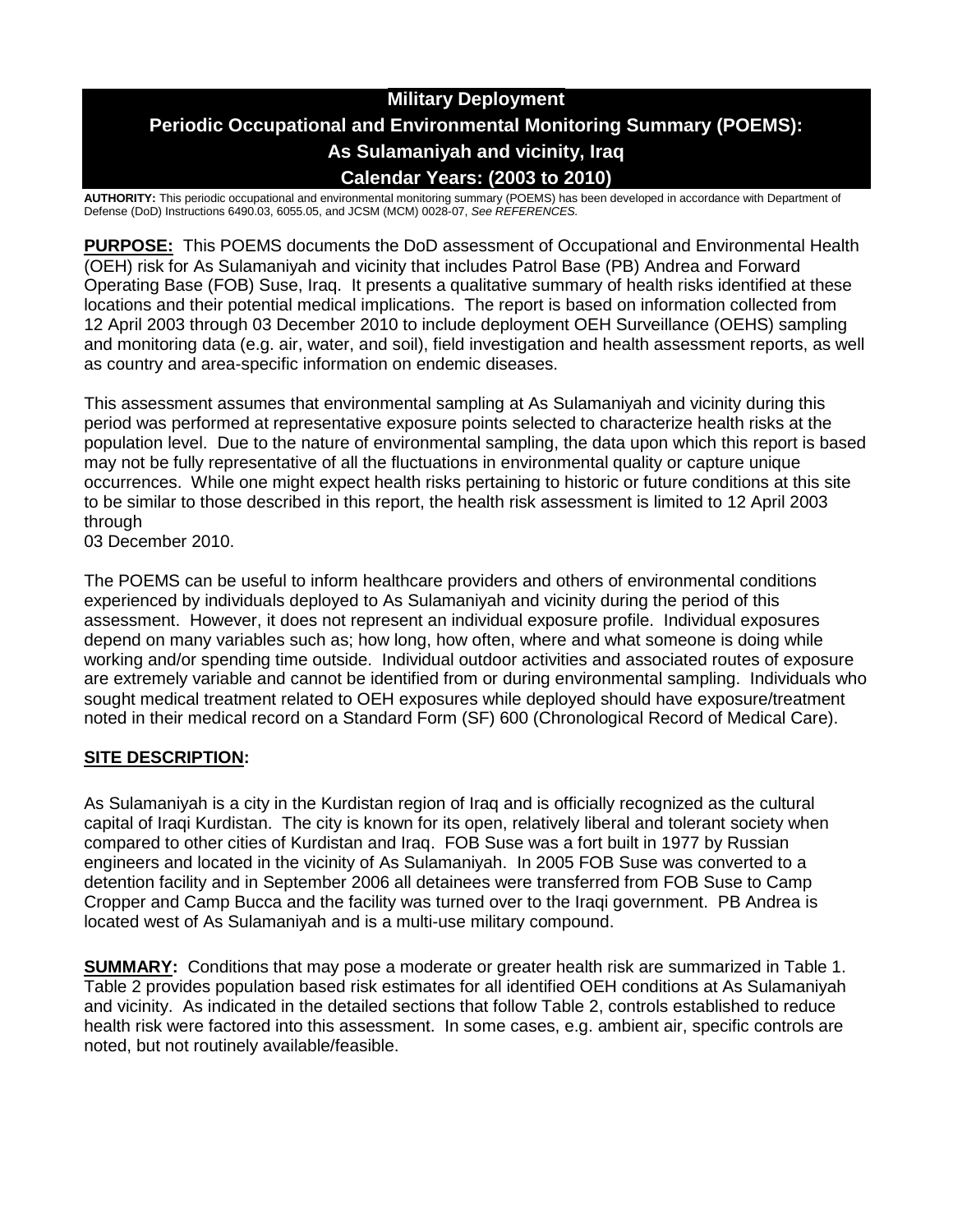### **Table 1: Summary of Occupational and Environmental Conditions with MODERATE or Greater Health Risk**

#### *Short-term health risks & medical implications:*

The following may have caused acute health effects in some personnel during deployment at As Sulamaniyah and vicinity, Iraq:

Inhalable coarse particulate matter less than 10 micrometers in diameter (PM10); food/waterborne diseases (e.g., bacterial diarrhea, hepatitis A, typhoid/paratyphoid fever, diarrhea-cholera, diarrhea-protozoal, brucellosis); other endemic diseases (cutaneous leishmaniasis, Crimean-Congo hemorrhagic fever, sandfly fever, typhus-miteborne, leptospirosis, schistosomiasis, Tuberculosis (TB), rabies, Q fever); and heat stress. For food/waterborne diseases (e.g., bacterial diarrhea, hepatitis A, typhoid/paratyphoid fever, diarrhea-cholera, diarrhea-protozoal, brucellosis), if ingesting local food and water, the health effects can temporarily incapacitate personnel (diarrhea) or result in prolonged illness (hepatitis A, typhoid fever, brucellosis). Risks from food/waterborne diseases may have been reduced with preventive medicine controls and mitigation, which includes hepatitis A and typhoid fever vaccinations and only drinking from approved water sources in accordance with standing CENTCOM policy. For other vector-borne endemic diseases (cutaneous leishmaniasis, Crimean-Congo hemorrhagic fever, sandfly fever, typhus-miteborne), these diseases may constitute a significant risk due to exposure to biting vectors; risk reduced to Low by proper wear of the treated uniform, application of repellent to exposed skin and bed net, and appropriate chemoprophylaxis, as well as minimizing areas of standing water and other vector-breeding areas. For water contact diseases (leptospirosis, schistosomiasis) activities involving extensive contact with surface water increase risk. For respiratory diseases (TB), personnel in close-quarter conditions could have been at risk for person-to-person spread. Animal contact diseases (rabies, Q fever), pose year-round risk. For heat stress, risk can be greater during months of May through October and greater for susceptible persons including those older than 45, of low fitness level, unacclimatized, or with underlying medical conditions. Risks from heat stress may have been reduced with preventive medicine controls, work-rest cycles, and mitigation.

Air quality: For PM<sub>10</sub> and for PM<sub>2.5</sub> (although the PM<sub>2.5</sub> overall short-term risk was not evaluated due to insufficient data), exposures may result in mild to more serious short-term health effects (e.g., eye, nose or throat and lung irritation) in some personnel while at this site, particularly exposures to high levels of dust such as during high winds or dust storms. For  $PM_{10}$  and  $PM_{2.5}$ , certain subgroups of the deployed forces (e.g., those with pre-existing asthma/cardio-pulmonary conditions) are at greatest risk of developing notable health effects. Although no samples were taken near the burn pits to evaluate short-term risk, there was a burn pit utilized at or around As Sulamaniyah and vicinity, Iraq – see section 10.6. For burn pits, exposures to high levels of  $PM_{10}$ and  $PM_{2.5}$  in the smoke may also result in mild to more serious short-term health effects (e.g., eye, nose or throat and lung irritation) in some personnel and certain subgroups while at this site. Although most short-term health effects from exposure to particulate matter and burn pit smoke should have resolved post-deployment, providers should be prepared to consider the relationship between deployment exposures and current complaints. Some individuals may have sought treatment for acute respiratory irritation during their time at As Sulamaniyah and vicinity, Iraq. Personnel who reported with symptoms or required treatment while at this site should have exposure and treatment noted in medical record (e.g., electronic medical record and/or on a Standard Form (SF) 600 (*Chronological Record of Medical Care*).

### *Long-term health risks & medical implications:*

The hazards associated with potential long-term health effects at As Sulamaniyah and vicinity include:

Air quality: Although inhalable coarse particulate matter less than 10 micrometers in diameter (PM<sub>10</sub>) was not evaluated for long-term risk due to no available health guidelines, and the inhalable fine particulate matter less than 2.5 micrometers in diameter ( $PM_{2.5}$ ) overall long-term risk was not evaluated due to insufficient data, the area was a dusty desert environment. In addition, though there were no burn pit samples available for longterm assessment, there was a burn pit present at or around As Sulamaniyah and vicinity, Iraq – see section 10.6. For inhalational exposure to high levels of dust,  $PM_{10}$  and  $PM_{2.5}$ , such as during high winds or dust storms, and for exposure to burn pit smoke, it is considered possible that some otherwise healthy personnel who were exposed for a long-term period to dust and particulate matter could develop certain health conditions (e.g., reduced lung function, cardiopulmonary disease). Personnel with a history of asthma or cardiopulmonary disease could potentially be more likely to develop such chronic health conditions. While the dust and

> Page 2 of 24 Reviewed by CENTCOM SG (06 January 2015) Final Approval Date (12 February 2016)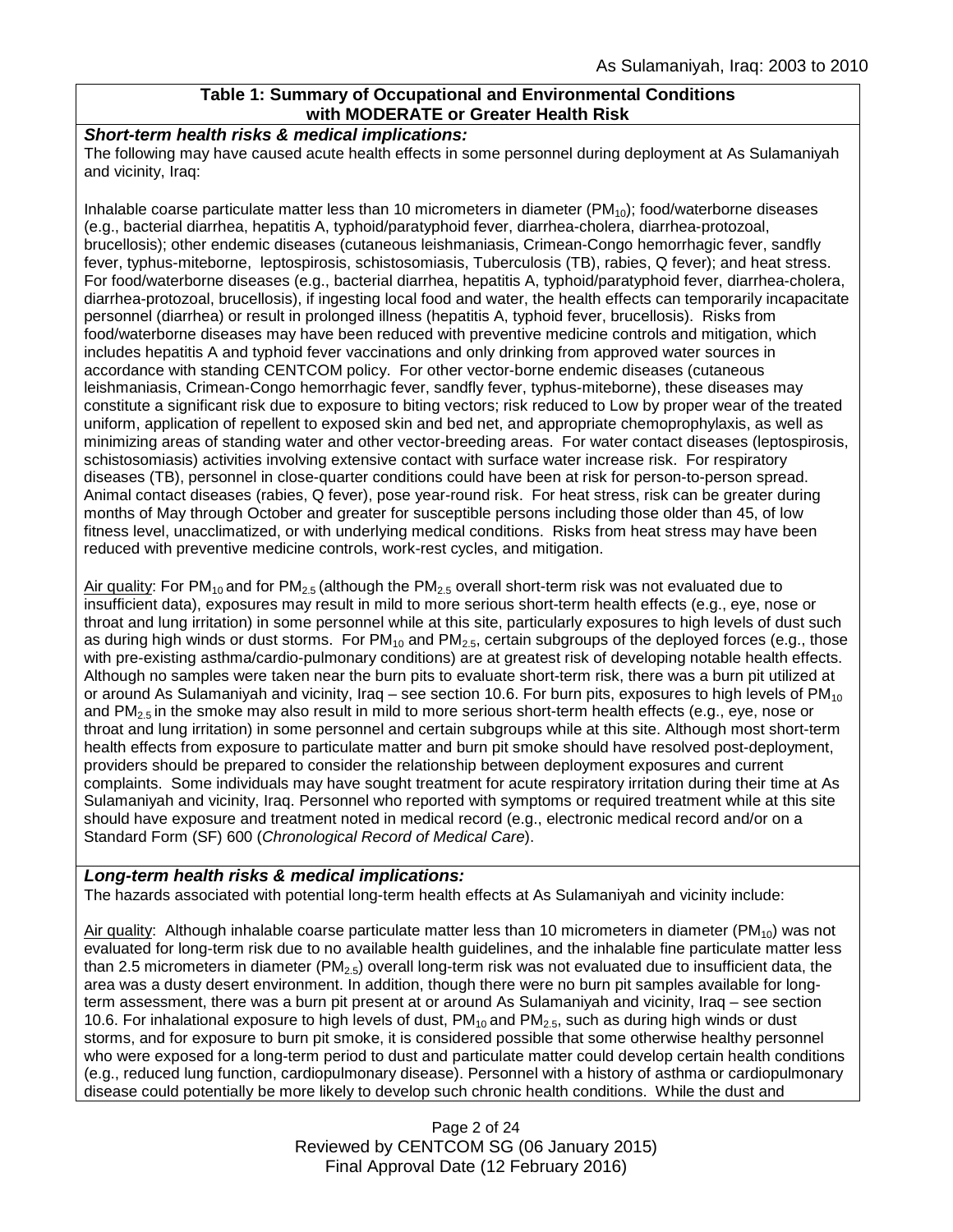particulate matter exposures and exposures to burn pits are acknowledged, at this time there were no specific recommended, post-deployment medical surveillance evaluations or treatments. Providers should still consider overall individual health status (e.g., any underlying conditions/susceptibilities) and any potential unique individual exposures (such as burn pits, incinerators, occupational or specific personal dosimeter data) when assessing individual concerns. Certain individuals may need to be followed/evaluated for specific occupational exposures/injuries (e.g., annual audiograms as part of the medical surveillance for those enrolled in the Hearing Conservation Program; and personnel covered by Respiratory Protection Program and/or Hazardous Waste/Emergency Responders Medical Surveillance).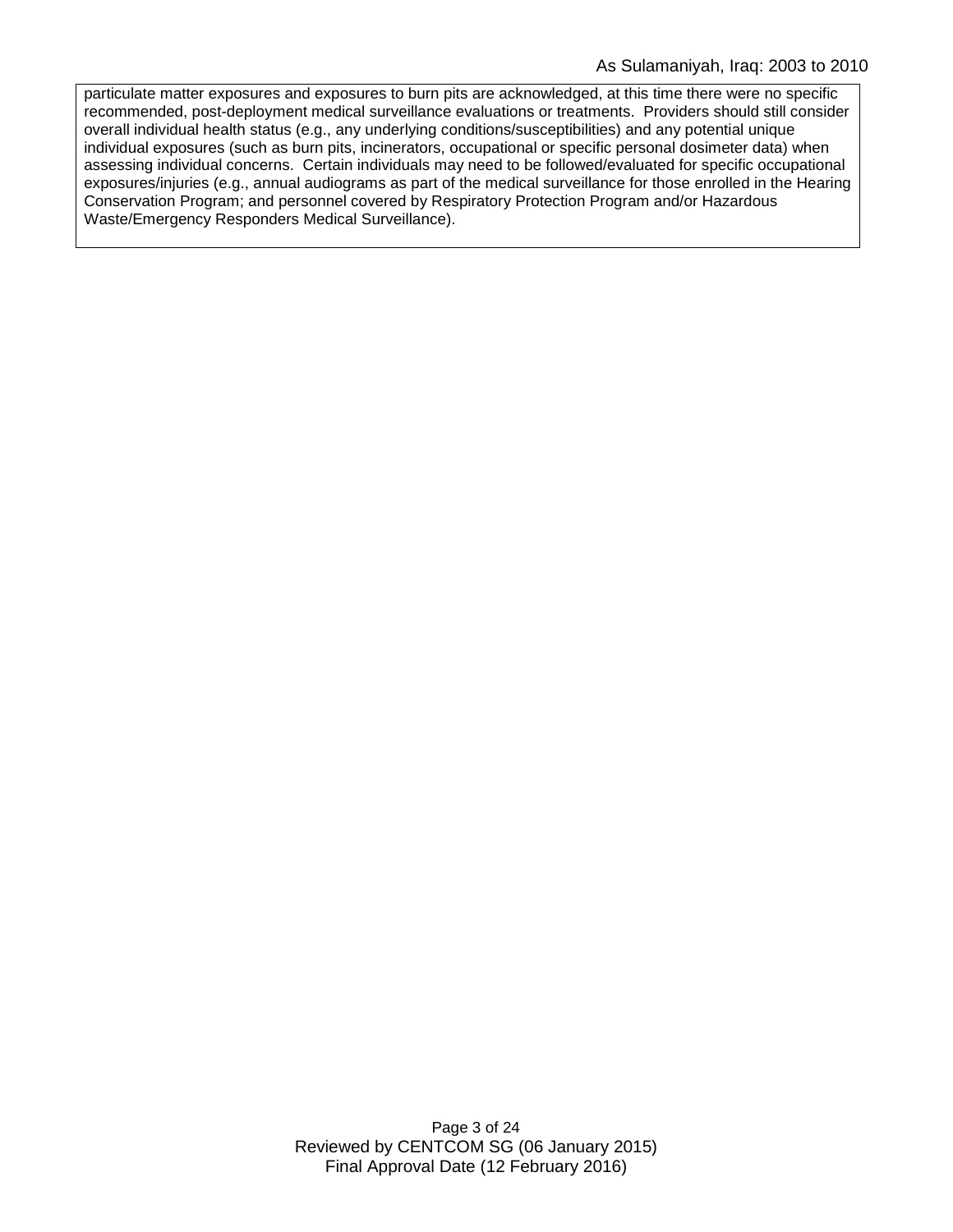# Table 2. Population-Based Health Risk Estimates - As Sulamaniyah, PB Andrea, and FOB Suse<sup>1, 2</sup>

| Source of<br><b>Identified</b><br>Health Risk <sup>3</sup>                         | Unmitigated Health Risk Estimate <sup>4</sup>                                                                                                                                                                                                                                                                                                                                                      | <b>Control Measures</b><br><b>Implemented</b>                                                                                                                                        | <b>Residual Health Risk Estimate<sup>4</sup></b>                                                                                                                                                                                                                                                                                                                                                   |
|------------------------------------------------------------------------------------|----------------------------------------------------------------------------------------------------------------------------------------------------------------------------------------------------------------------------------------------------------------------------------------------------------------------------------------------------------------------------------------------------|--------------------------------------------------------------------------------------------------------------------------------------------------------------------------------------|----------------------------------------------------------------------------------------------------------------------------------------------------------------------------------------------------------------------------------------------------------------------------------------------------------------------------------------------------------------------------------------------------|
| <b>AIR</b>                                                                         |                                                                                                                                                                                                                                                                                                                                                                                                    |                                                                                                                                                                                      |                                                                                                                                                                                                                                                                                                                                                                                                    |
| Particulate<br>matter less than<br>10 micrometers<br>in diameter<br>$(PM_{10})$    | Short-term: Variable (Low to High),<br>Daily levels vary, acute health effects<br>(e.g., upper respiratory tract irritation)<br>more pronounced during peak days.<br>More serious effects are possible in<br>susceptible persons (e.g., those with<br>asthma/existing respiratory diseases).<br>Long-term: No health guidelines                                                                    | Limiting strenuous<br>physical activities when air<br>quality is especially poor;<br>and actions such as<br>closing tent flaps,<br>windows, and doors.                               | Short-term: Variable (Low to High),<br>Daily levels vary, acute health effects<br>(e.g., upper respiratory tract irritation)<br>more pronounced during peak days.<br>More serious effects are possible in<br>susceptible persons (e.g., those with<br>asthma/existing respiratory diseases).<br>Long-term: No health guidelines                                                                    |
| Particulate<br>matter less than<br>2.5 microns in<br>diameter (PM <sub>2.5</sub> ) | Short-term: None identified from<br>sample data. A majority of the time<br>mild acute (short term) health effects<br>are anticipated; certain peak levels<br>may produce mild eye, nose, or throat<br>irritation in some personnel and pre-<br>existing health conditions (e.g.,<br>asthma, or cardiopulmonary diseases)<br>may be exacerbated.<br>Long-term: None identified from<br>sample data. | Limiting strenuous<br>physical activities when air<br>quality is especially poor;<br>and actions such as<br>closing tent flaps,<br>windows, and doors.                               | Short-term: None identified from<br>sample data. A majority of the time<br>mild acute (short term) health effects<br>are anticipated; certain peak levels<br>may produce mild eye, nose, or throat<br>irritation in some personnel and pre-<br>existing health conditions (e.g.,<br>asthma, or cardiopulmonary diseases)<br>may be exacerbated.<br>Long-term: None identified from<br>sample data. |
| Metals                                                                             | Short-term: None identified from<br>sample data.<br>Long-term: None identified from<br>sample data.                                                                                                                                                                                                                                                                                                |                                                                                                                                                                                      | Short-term: None identified from<br>sample data.<br>Long-term: None identified from<br>sample data.                                                                                                                                                                                                                                                                                                |
| Volatile Organic<br>Compounds<br>(VOC)                                             | Short-term: None identified from<br>sample data.<br>Long-term: None identified from<br>sample data.                                                                                                                                                                                                                                                                                                |                                                                                                                                                                                      | Short-term: None identified from<br>sample data.<br>Long-term: None identified from<br>sample data.                                                                                                                                                                                                                                                                                                |
| <b>SOIL</b>                                                                        |                                                                                                                                                                                                                                                                                                                                                                                                    |                                                                                                                                                                                      |                                                                                                                                                                                                                                                                                                                                                                                                    |
| Metals                                                                             | Short-term: Not an identified source of<br>health risk.<br>Long-term: None identified from<br>sample data.                                                                                                                                                                                                                                                                                         |                                                                                                                                                                                      | Short-term: Not an identified source of<br>health risk.<br>Long-term: None identified from<br>sample data.                                                                                                                                                                                                                                                                                         |
| Organic<br>Compounds                                                               | Short-term: Not an identified source of<br>health risk.<br>Long-term: None identified from<br>sample data.                                                                                                                                                                                                                                                                                         |                                                                                                                                                                                      | Short-term: Not an identified source of<br>health risk.<br>Long-term: None identified from<br>sample data.                                                                                                                                                                                                                                                                                         |
| Inorganic<br>Compounds                                                             | Short-term: Not an identified source of<br>health risk.<br>Long-term: None identified from                                                                                                                                                                                                                                                                                                         |                                                                                                                                                                                      | Short-term: Not an identified source of<br>health risk.<br>Long-term: None identified from                                                                                                                                                                                                                                                                                                         |
| <b>Water</b>                                                                       | sample data.                                                                                                                                                                                                                                                                                                                                                                                       |                                                                                                                                                                                      | sample data.                                                                                                                                                                                                                                                                                                                                                                                       |
| Consumed<br>Water (Water<br>Used for<br>Drinking)                                  | Short-term: None identified from<br>sample data.                                                                                                                                                                                                                                                                                                                                                   | U.S. Army Public Health<br>Command (USAPHC)<br>former U.S. Army<br>Veterinary Command<br>(VETCOM) approved<br>bottled water and potable<br>water only from approved<br>water sources | Short-term: None identified from<br>sample data.                                                                                                                                                                                                                                                                                                                                                   |
|                                                                                    | Long-term: None identified from<br>sample data.                                                                                                                                                                                                                                                                                                                                                    |                                                                                                                                                                                      | Long-term: None identified from<br>sample data.                                                                                                                                                                                                                                                                                                                                                    |
| Water for Other<br>Purposes                                                        | Short-term: None identified from<br>sample data.<br>Long-term: None identified from                                                                                                                                                                                                                                                                                                                | Water treated in<br>accordance with<br>standards applicable to its<br>intended use                                                                                                   | Short-term: None identified from<br>sample data.<br>Long-term: None identified from                                                                                                                                                                                                                                                                                                                |
|                                                                                    | sample data.                                                                                                                                                                                                                                                                                                                                                                                       |                                                                                                                                                                                      | sample data.                                                                                                                                                                                                                                                                                                                                                                                       |
| <b>ENDEMIC</b><br><b>DISEASE</b>                                                   |                                                                                                                                                                                                                                                                                                                                                                                                    |                                                                                                                                                                                      |                                                                                                                                                                                                                                                                                                                                                                                                    |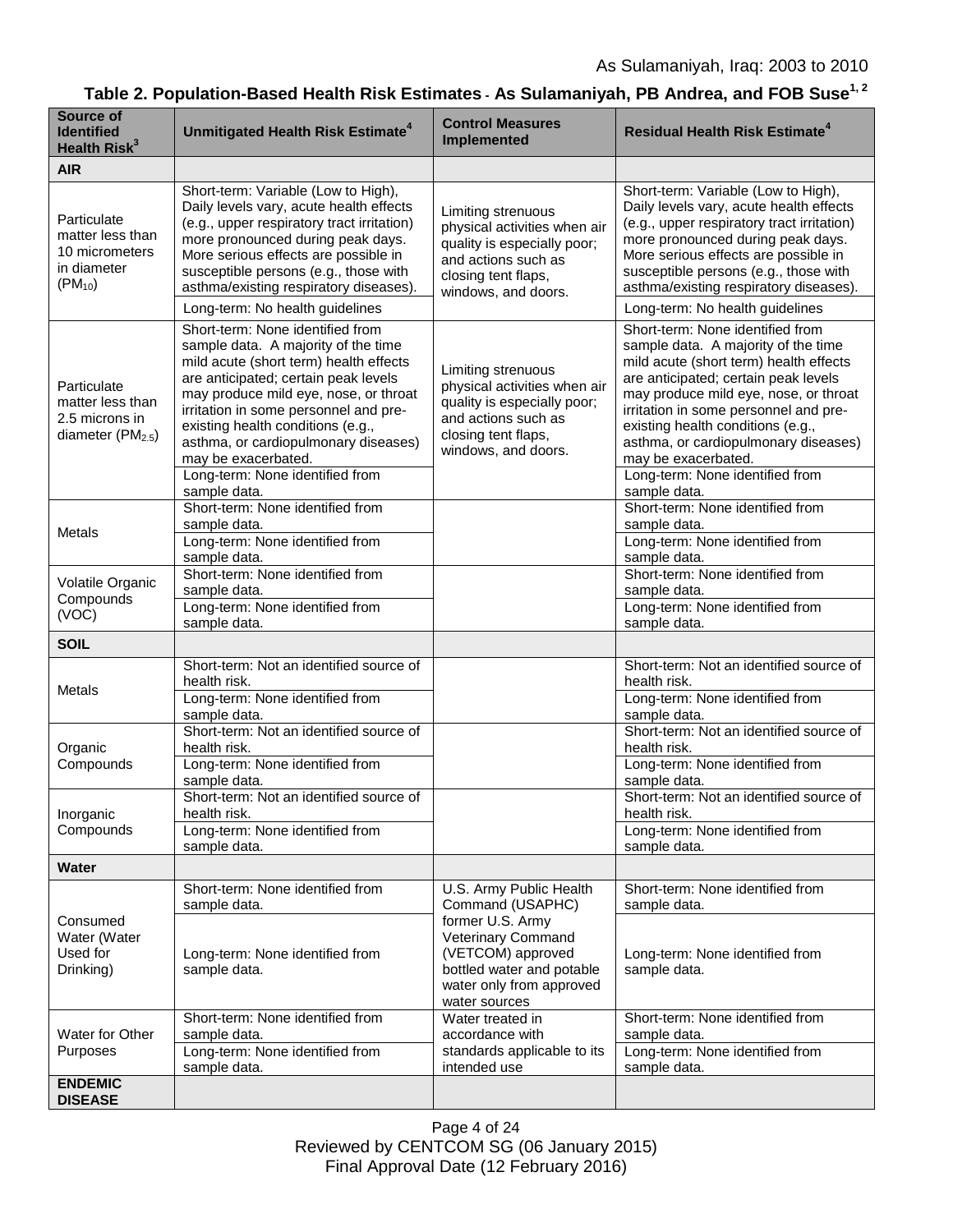| Source of<br><b>Identified</b><br>Health Risk <sup>3</sup>       | Unmitigated Health Risk Estimate <sup>4</sup>                                                                                                                                                                                                                                                                                                                                                                 | <b>Control Measures</b><br>Implemented                                                                                                                                       | <b>Residual Health Risk Estimate<sup>4</sup></b>                                                                                                                                                                                                                                     |
|------------------------------------------------------------------|---------------------------------------------------------------------------------------------------------------------------------------------------------------------------------------------------------------------------------------------------------------------------------------------------------------------------------------------------------------------------------------------------------------|------------------------------------------------------------------------------------------------------------------------------------------------------------------------------|--------------------------------------------------------------------------------------------------------------------------------------------------------------------------------------------------------------------------------------------------------------------------------------|
| Food<br>borne/Waterborne<br>(e.g., diarrhea-<br>bacteriological) | Short-term: Variable: High (bacterial<br>diarrhea, hepatitis A,<br>typhoid/paratyphoid fever) to Moderate<br>(diarrhea-cholera, diarrhea-protozoal,<br>brucellosis) to Low (hepatitis E). If<br>local food/water were consumed, the<br>health effects can temporarily<br>incapacitate personnel (diarrhea) or<br>result in prolonged illness (Hepatitis A,<br>Typhoid fever, Brucellosis, Hepatitis<br>$E$ ). | Preventive measures<br>include Hepatitis A and<br>Typhoid fever vaccination<br>and consumption of food<br>and water only from<br>approved sources.                           | Short-term: Low to none                                                                                                                                                                                                                                                              |
|                                                                  | Long-term: none identified                                                                                                                                                                                                                                                                                                                                                                                    |                                                                                                                                                                              | Long-term: No data available                                                                                                                                                                                                                                                         |
| Arthropod Vector<br><b>Borne</b>                                 | Short-term: Variable, Moderate for<br>leishmaniasis-cutaneous, Crimean-<br>Congo hemorrhagic fever, sandfly<br>fever and typhus-miteborne; Low for<br>West Nile fever, and Plague.                                                                                                                                                                                                                            | Preventive measures<br>include proper wear of<br>treated uniform,<br>application of repellent to<br>exposed skin, and bed net<br>use, minimizing areas of<br>standing water. | Short-term: Low                                                                                                                                                                                                                                                                      |
|                                                                  | Long-term: Low (Leishmaniasis-<br>visceral infection)                                                                                                                                                                                                                                                                                                                                                         |                                                                                                                                                                              | Long-term: No data available                                                                                                                                                                                                                                                         |
| Water-Contact<br>(e.g. wading,                                   | Short-term: Moderate for leptospirosis<br>and schistosomiasis.                                                                                                                                                                                                                                                                                                                                                | Prohibiting recreational<br>water activities and water                                                                                                                       | Short-term: Low for leptospirosis and<br>schistosomiasis.                                                                                                                                                                                                                            |
| swimming)                                                        | Long-term: No data available                                                                                                                                                                                                                                                                                                                                                                                  | contact avoidance.                                                                                                                                                           | Long-term: No data available                                                                                                                                                                                                                                                         |
| Respiratory                                                      | Short-term: Variable; Moderate for<br>tuberculosis (TB) to Low for<br>meningococcal meningitis.                                                                                                                                                                                                                                                                                                               | Providing adequate living<br>and work space; medical<br>screening; vaccination                                                                                               | Short-term: Low                                                                                                                                                                                                                                                                      |
|                                                                  | Long-term: No data available                                                                                                                                                                                                                                                                                                                                                                                  |                                                                                                                                                                              | Long-term: No data available                                                                                                                                                                                                                                                         |
| <b>Animal Contact</b>                                            | Short-term: Variable; Moderate for<br>rabies and for Q-fever to Low for<br>Anthrax and H5N1 avian influenza.                                                                                                                                                                                                                                                                                                  | Prohibiting contact with,<br>adoption, or feeding of<br>feral animals IAW                                                                                                    | Short-term: No data available. Risk<br>mitigated to low for rabies and for Q<br>fever.                                                                                                                                                                                               |
|                                                                  | Long-term: Low (Rabies)                                                                                                                                                                                                                                                                                                                                                                                       | <b>CENTCOM GO 1B. Risks</b><br>are further reduced in the<br>event of assessed contact<br>by prompt post-exposure<br>rabies prophylaxis IAW<br>The CDC's ACIP<br>guidance.   | Long-term: No data available                                                                                                                                                                                                                                                         |
| <b>VENOMOUS</b><br><b>ANIMAL/</b><br>INSECTS                     |                                                                                                                                                                                                                                                                                                                                                                                                               |                                                                                                                                                                              |                                                                                                                                                                                                                                                                                      |
| Snakes,<br>scorpions, and<br>spiders                             | Short-term: Low; If encountered,<br>effects of venom vary with species<br>from mild localized swelling (e.g.<br>Scorpio maurus) to potentially lethal<br>effects (e.g. Walterinnesia aegyptia).                                                                                                                                                                                                               | Risk reduced by avoiding<br>contact, proper wear of<br>uniform (especially<br>footwear), and proper and<br>timely treatment.                                                 | Short-term: Low; If encountered,<br>effects of venom vary with species<br>from mild localized swelling (e.g.<br>Scorpio maurus) to potentially lethal<br>effects (e.g. Walterinnesia aegyptia).                                                                                      |
|                                                                  | Long-term: No data available                                                                                                                                                                                                                                                                                                                                                                                  |                                                                                                                                                                              | Long-term: No data available                                                                                                                                                                                                                                                         |
| <b>HEAT/COLD</b><br><b>STRESS</b>                                |                                                                                                                                                                                                                                                                                                                                                                                                               |                                                                                                                                                                              |                                                                                                                                                                                                                                                                                      |
| Heat                                                             | Short-term: Variable; Risk of heat<br>injury is Low from November - April,<br>High for May and October, and<br>Extremely High from June -<br>September.<br>Long-term: Low, The long-term risk<br>was Low. However, the risk may be<br>greater to certain susceptible                                                                                                                                          | Work-rest cycles, proper<br>hydration and nutrition,<br>and wet bulb globe<br>temperature (WBGT)<br>monitoring.                                                              | Short-term: Variable mitigated to Low;<br>Risk of heat injury is Low from<br>November - April, High for May and<br>October, and Extremely High from<br>June - September.<br>Long-term: Low, The long-term risk is<br>Low. However, the risk may be<br>greater to certain susceptible |
|                                                                  | persons-those older (i.e., greater than<br>45 years), in lesser physical shape, or                                                                                                                                                                                                                                                                                                                            |                                                                                                                                                                              | persons-those older (i.e., greater than<br>45 years), in lesser physical shape, or                                                                                                                                                                                                   |

Page 5 of 24 Reviewed by CENTCOM SG (06 January 2015) Final Approval Date (12 February 2016)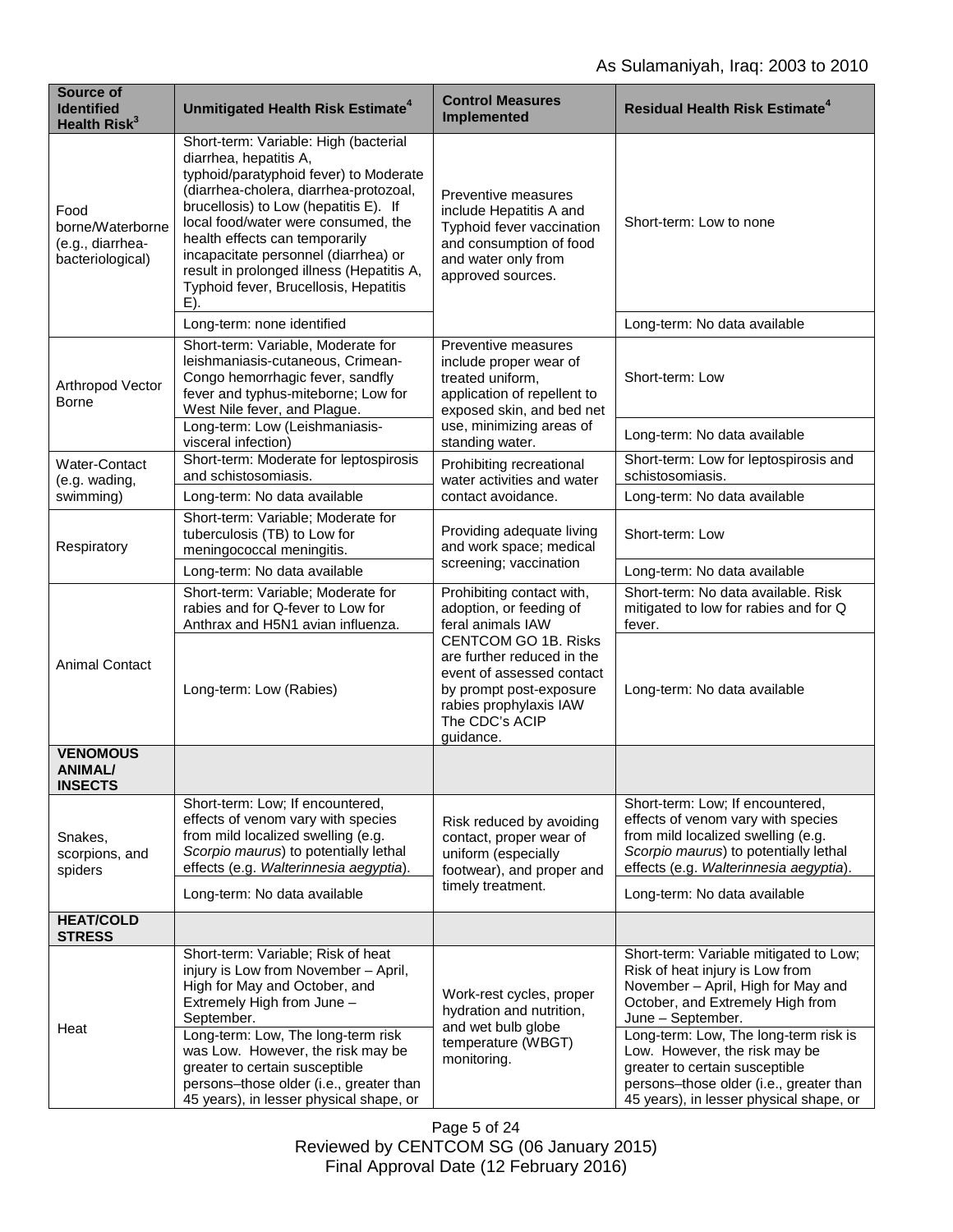| <b>Source of</b><br><b>Identified</b><br>Health Risk <sup>3</sup> | Unmitigated Health Risk Estimate <sup>4</sup>                                                                                                                                                                                                                                                                               | <b>Control Measures</b><br>Implemented                                                                                                                                                                                                                                                                                                                                                   | <b>Residual Health Risk Estimate<sup>4</sup></b>                                                                                                            |
|-------------------------------------------------------------------|-----------------------------------------------------------------------------------------------------------------------------------------------------------------------------------------------------------------------------------------------------------------------------------------------------------------------------|------------------------------------------------------------------------------------------------------------------------------------------------------------------------------------------------------------------------------------------------------------------------------------------------------------------------------------------------------------------------------------------|-------------------------------------------------------------------------------------------------------------------------------------------------------------|
|                                                                   | with underlying medical/health<br>conditions.                                                                                                                                                                                                                                                                               |                                                                                                                                                                                                                                                                                                                                                                                          | with underlying medical/health<br>conditions.                                                                                                               |
| Cold                                                              | Short-term: Low risk of cold<br>stress/injury.                                                                                                                                                                                                                                                                              | Risks from cold stress<br>reduced with protective<br>measures such as use of<br>the buddy system, limiting<br>exposure during cold<br>weather, proper hydration<br>and nutrition, and proper<br>wear of issued protective<br>clothing.                                                                                                                                                   | Short-term: Low risk of cold<br>stress/injury.                                                                                                              |
|                                                                   | Long-term: Low; Long-term health<br>implications from cold injuries are rare<br>but can occur, especially from more<br>serious injuries such as frost bite.                                                                                                                                                                 |                                                                                                                                                                                                                                                                                                                                                                                          | Long-term: Low; Long-term health<br>implications from cold injuries are rare<br>but can occur, especially from more<br>serious injuries such as frost bite. |
|                                                                   | Long-term: Low                                                                                                                                                                                                                                                                                                              |                                                                                                                                                                                                                                                                                                                                                                                          | Long-term: Low                                                                                                                                              |
| <b>Unique</b><br>Incidents/                                       |                                                                                                                                                                                                                                                                                                                             |                                                                                                                                                                                                                                                                                                                                                                                          |                                                                                                                                                             |
| <b>Concerns</b>                                                   |                                                                                                                                                                                                                                                                                                                             |                                                                                                                                                                                                                                                                                                                                                                                          |                                                                                                                                                             |
| Pesticides/Pest<br>Control                                        | Short-term: Low                                                                                                                                                                                                                                                                                                             | See Section 10.4                                                                                                                                                                                                                                                                                                                                                                         | Short-term: Low                                                                                                                                             |
|                                                                   | Long-term: Low                                                                                                                                                                                                                                                                                                              |                                                                                                                                                                                                                                                                                                                                                                                          | Long-term: Low                                                                                                                                              |
| <b>Burn Pits</b>                                                  | As Sulamaniyah had a burn pit but no<br>data was available to evaluate short<br>and long-term health risk. Short-term<br>health effects could include eye, nose,<br>throat, and lung irritation. More<br>serious effects are possible in<br>susceptible persons (e.g., those with<br>asthma/existing respiratory diseases). | Risks reduced by limiting<br>strenuous physical<br>activities when air quality<br>was especially poor; and<br>action such as closing<br>tent flaps, windows, and<br>doors. Other control<br>measures included<br>locating burn pits<br>downwind of prevailing<br>winds, increased distance<br>from troop populations,<br>and improved waste<br>segregation and<br>management techniques. | Short-term: Insufficient data to assess<br>risk.                                                                                                            |
|                                                                   |                                                                                                                                                                                                                                                                                                                             |                                                                                                                                                                                                                                                                                                                                                                                          | Long-term: Insufficient data to assess<br>risk.                                                                                                             |

<sup>1</sup>This Summary Table provides a qualitative estimate of population-based short- and long-term health risks associated with the occupational environment conditions at As Sulamaniyah, PB Andrea, and FOB Suse. It does not represent an individual exposure profile. Actual individual exposures and health effects depend on many variables. For example, while a chemical may have been present in the environment, if a person did not inhale, ingest, or contact a specific dose of the chemical for adequate duration and frequency, then there may have been no health risk. Alternatively, a person at a specific location may have experienced a unique exposure which could result in a significant individual exposure. Any such person seeking medical care should have their specific exposure documented in an SF600.

 $^2$  This assessment is based on specific environmental sampling data and reports obtained from 12 April 2003 through 03 December 2010. Sampling locations are assumed to be representative of exposure points for the camp population but may not reflect all the fluctuations in environmental quality or capture unique exposure incidents.

 $^3$ This Summary Table is organized by major categories of identified sources of health risk. It only lists those sub-categories specifically identified and addressed at As Sulamaniyah and vicinity. The health risks are presented as Low, Moderate, High or Extremely High for both acute and chronic health effects. The health risk level is based on an assessment of both the potential severity of the health effects that could be caused and probability of the exposure that would produce such health effects. Details can be obtained from the APHC/AIPH. Where applicable, "None Identified" is used when though a potential exposure is identified, and no health risks of either a specific acute or chronic health effects are determined. More detailed descriptions of OEH exposures that are evaluated but determined to pose no health risk are discussed in the following sections of this report.

<sup>4</sup><br>Health risks in this Summary Table are based on quantitative surveillance thresholds (e.g. endemic disease rates; host/vector/pathogen surveillance) or screening levels, e.g. Military Exposure Guidelines (MEGs) for chemicals*.* Some previous assessment reports may provide slightly inconsistent health risk estimates because quantitative criteria such as MEGs may have changed since the samples were originally evaluated and/or because this assessment makes use of all historic site data while previous reports may have only been based on a select few samples.

> Page 6 of 24 Reviewed by CENTCOM SG (06 January 2015) Final Approval Date (12 February 2016)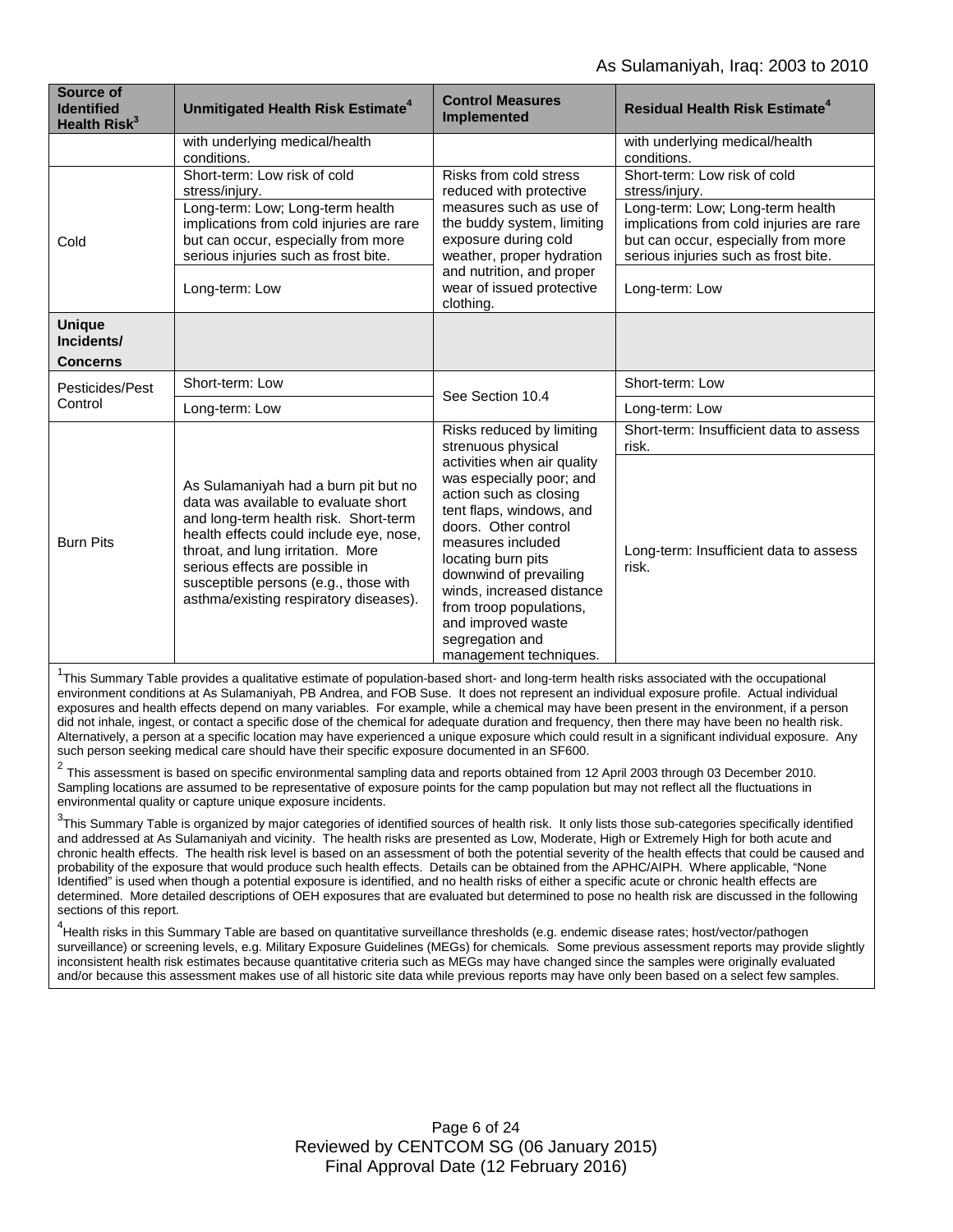### **1 Discussion of Health Risks at As Sulamaniyah and vicinity, Iraq by Source**

The following sections provide additional information about the OEH conditions summarized above. All risk assessments were performed using the methodology described in the US Army Public Health Command Technical Guide 230, *Environmental Health Risk Assessment and Chemical Exposure Guidelines for Deployed Military Personnel* (USAPHC TG 230). All OEH risk estimates represent residual risk after accounting for preventive controls in place. Occupational exposures and exposures to endemic diseases are greatly reduced by preventive measures. For environmental exposures related to airborne dust, there are limited preventive measures available, and available measures have little efficacy in reducing exposure to ambient conditions.

### **2 Air**

### 2.1 Site-Specific Sources Identified

As Sulamaniyah and vicinity is situated in a dusty semi-arid desert environment. Inhalational exposure to high levels of dust and particulate matter, such as during high winds or dust storms, may result in mild to more serious short-term health effects (e.g., eye, nose or throat and lung irritation) in some personnel. Additionally, certain subgroups of the deployed forces (e.g., those with pre-existing asthma/cardio pulmonary conditions) are at greatest risk of developing notable health effects.

### 2.2 Particulate matter

Particulate matter (PM) is a complex mixture of extremely small particles suspended in the air. The PM includes solid particles and liquid droplets emitted directly into the air by sources such as: power plants, motor vehicles, aircraft, generators, construction activities, fires, and natural windblown dust. The PM can include sand, soil, metals, volatile organic compounds (VOC), allergens, and other compounds such as nitrates or sulfates that are formed by condensation or transformation of combustion exhaust. The PM composition and particle size vary considerably depending on the source. Generally, PM of health concern is divided into two fractions:  $PM_{10}$ , which includes coarse particles with a diameter of 10 micrometers or less, and fine particles less than 2.5 micrometers ( $PM<sub>2.5</sub>$ ), which can reach the deepest regions of the lungs when inhaled. Exposure to excessive PM is linked to a variety of potential health effects.

### 2.3 Particulate matter, less than 10 micrometers ( $PM_{10}$ )

2.3.1 Exposure Guidelines:

Short Term (24-hour)  $PM_{10}$  ( $\mu$ g/m<sup>3</sup>): ): Long-term PM<sub>10</sub> MEG ( $\mu$ g/m<sup>3</sup>):

- Negligible MEG = 250 **•** Not defined and not available.
- Marginal MEG  $= 420$
- Critical MEG = 600

2.3.2 Sample data/Notes:

A total of 32 valid PM $_{10}$  air samples were collected in 2003, 2006, and 2009. No other years had samples available for analysis. The range of 24-hour PM<sub>10</sub> concentrations was 16  $\mu$ g/m<sup>3</sup> – 671  $\mu$ g/m<sup>3</sup> with an average concentration of 96  $\mu$ g/m<sup>3</sup>.

2.3.3 Short-term health risks: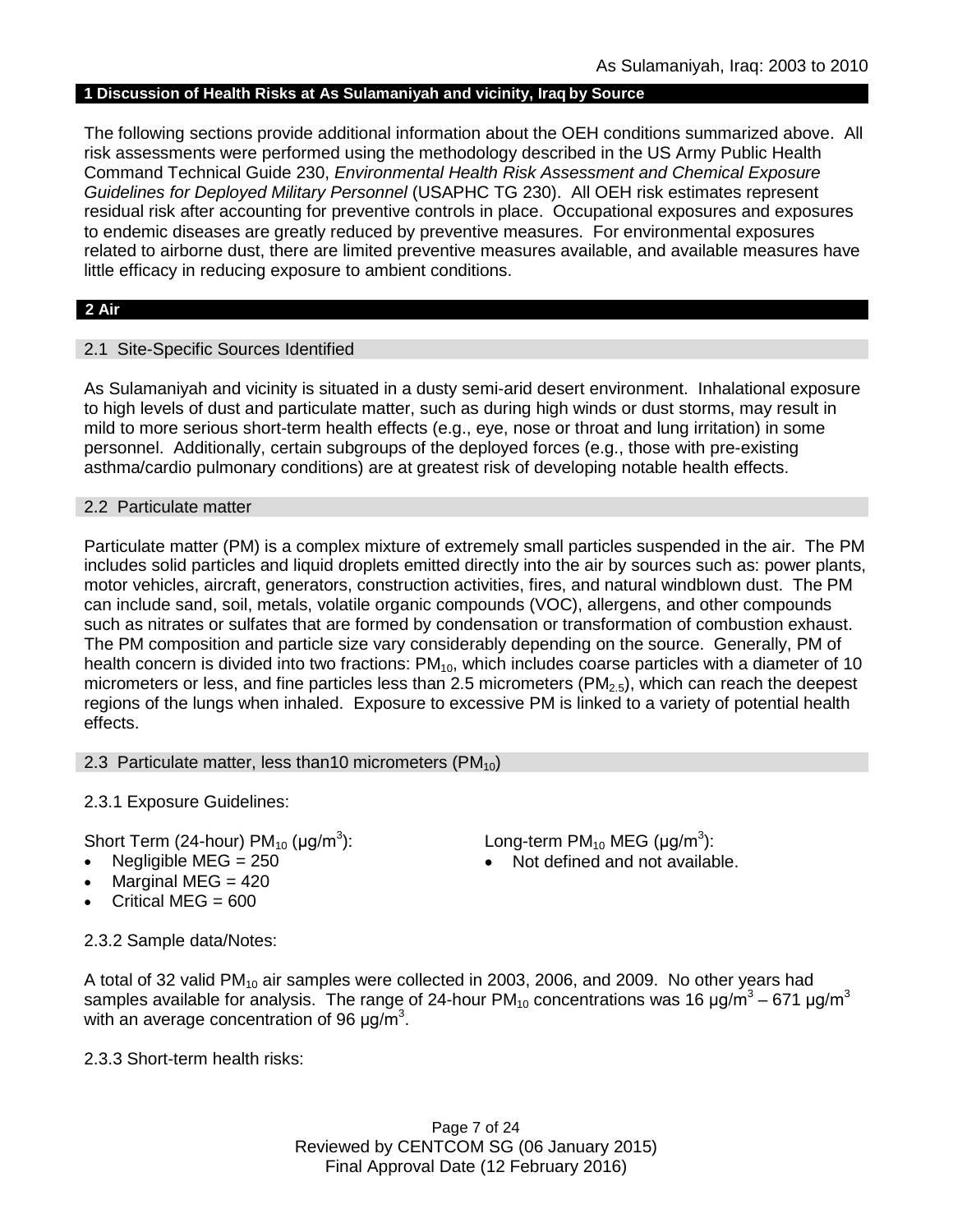**Variable (Low to High):** The short-term PM<sub>10</sub> health risk assessment is variable (Low to High) based on average and peak  $PM_{10}$  sample concentrations, and the likelihood of exposure at these hazard severity levels. The variable risk is due to significant fluctuation in daily concentrations. Risk from peak exposures was high in 2003, moderate in 2006, and low in 2009. Risk from average exposures was low in 2003, 2006, and 2009. All other years had insufficient data available with which to determine risk. A low health risk suggests little or no impact on accomplishing the mission. A moderate health risk suggests a degraded mission capabilities expected with limited in theater medical countermeasures and resources anticipated. A high health risk suggests a significant degradation of mission capabilities in terms of the required mission standard, inability to accomplish all parts of the mission, or inability to complete the mission standard if hazards occur during the mission (Reference 9, Table 3-2). Daily average health risk levels for  $PM_{10}$  show no hazard for 93.5%, low health risk for 0.0%, moderate health risk for 3.2%, and high health risk for 3.2% of the time. Confidence in the short-term  $PM_{10}$  health risk assessment is low (Reference 9, Table 3-6).

The hazard severity for average  $PM_{10}$  concentrations in samples was negligible for 2003, 2006, and 2009. The results indicate that for negligible hazard severity a few personnel may experience notable mild eye, nose, or throat irritation; most personnel will experience only mild effects. Pre-existing health conditions (e.g., asthma, or cardiopulmonary diseases) may be exacerbated (Reference 9, Table 3-10).

For the highest observed  $PM_{10}$  sample concentration, the hazard severity was critical. During peak exposures at the critical hazard severity level, most if not all personnel experience eye, nose, and throat irritation and respiratory effects. Visual acuity is impaired, as is overall aerobic capacity. Some personnel will not be able to perform assigned duties. Lost duty days are expected. Those with a history of asthma or cardiopulmonary disease will experience more severe symptoms. Conditions may also result in adverse, non-health related materiel/logistical impacts (Reference 9, Table 3-10).

2.3.4 Long-term health risk:

**Not Evaluated-no available health guidelines**. The U. S. Environmental Protection Agency (EPA) has retracted its long-term standard (national ambient air quality standards, NAAQS) for  $PM_{10}$  due to an inability to clearly link chronic health effects with chronic  $PM_{10}$  exposure levels.

2.4 Particulate Matter, less than 2.5 *micrometers* (PM<sub>2.5</sub>)

2.4.1 Exposure Guidelines:

Short Term (24-hour) PM<sub>2.5</sub> ( $\mu$ g/m<sup>3</sup>):<br>• Negligible MEG = 65

- 
- 
- Critical MEG  $= 500$

): Long-term (1year)  $PM_{2.5}$  MEGs (µg/m<sup>3</sup>):

- Negligible MEG =  $15$
- Marginal MEG =  $250$  Marginal MEG =  $65$ .

2.4.2 Sample data/Notes:

A total of 3 valid  $PM<sub>2.5</sub>$  air samples were collected in 2009, no samples were taken prior to 2009. The range of 24-hour PM<sub>2.5</sub> concentrations was 29  $\mu$ g/m<sup>3</sup> – 98  $\mu$ g/m<sup>3</sup> with an average concentration of 63 μg/m<sup>3</sup>.

2.4.3 Short-term health risks:

**None identified based on available sample data.** There were insufficient samples taken in order to assess short-term health risk.

> Page 8 of 24 Reviewed by CENTCOM SG (06 January 2015) Final Approval Date (12 February 2016)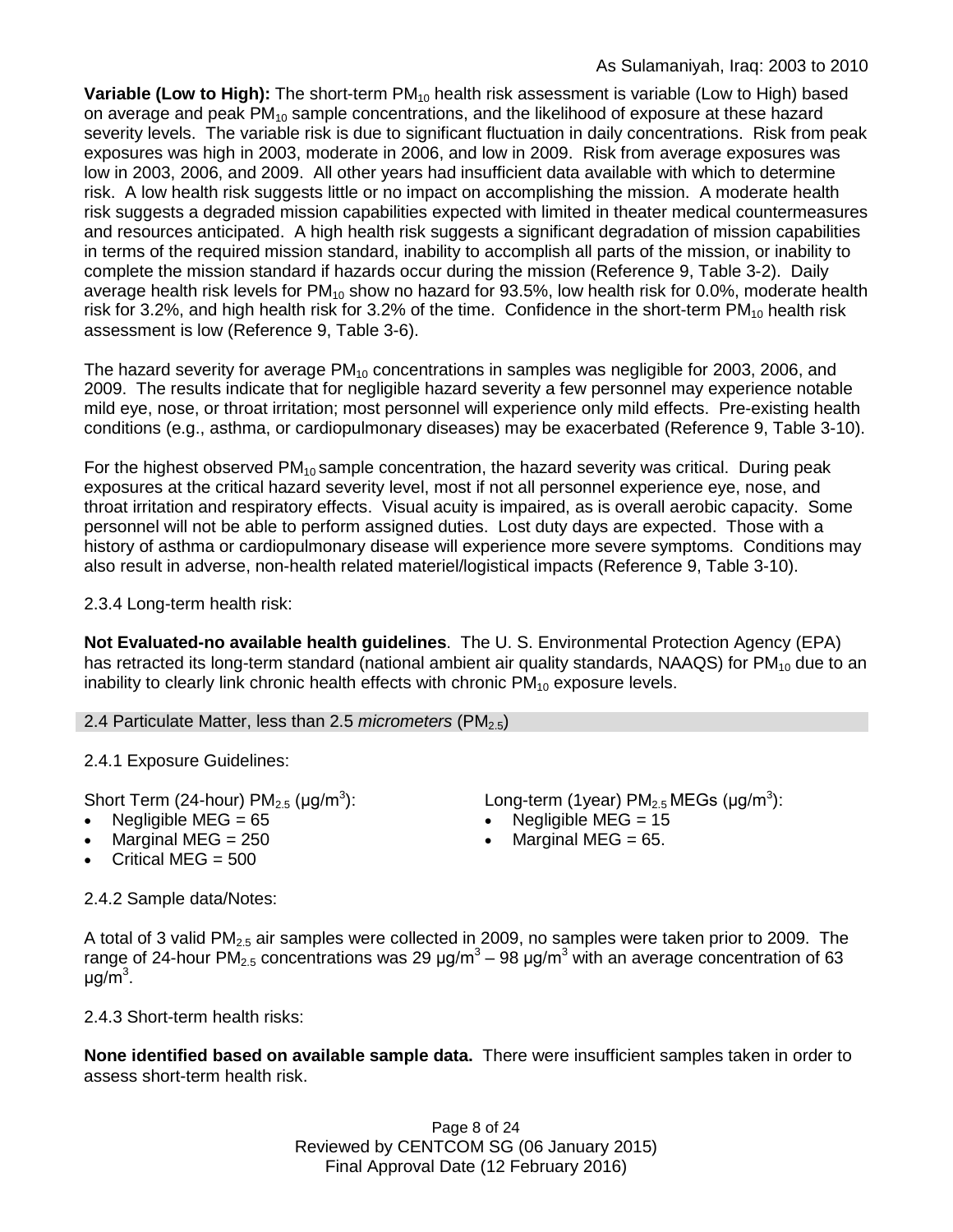The hazard severity was negligible for average  $PM<sub>2.5</sub>$  sample concentrations in 2009. The results indicate that for a negligible hazard severity a few personnel may experience notable mild eye, nose, or throat irritation; most personnel will experience only mild effects. Pre-existing health conditions (e.g., asthma, or cardiopulmonary diseases) may be exacerbated (Reference 9, Table 3-10).

For the highest observed  $PM_{2.5}$  exposure, the hazard severity was negligible. During peak exposures at the negligible hazard severity level, few personnel may experience notable mild eye, nose, or throat irritation; most personnel will experience only mild effects. Pre-existing health conditions (e.g., asthma, or cardiopulmonary diseases) may be exacerbated (Reference 9, Table 3-10).

### 2.4.4 Long-term health risks:

**None identified based on available sample data.** There were insufficient samples taken in order to assess long-term health risk.

### 2.5 Airborne Metals

2.5.1 Airborne Metals from  $PM_{10}$ 

2.5.1.1 Sample data/Notes:

A total of 35 valid PM<sub>10</sub> airborne metal samples were collected at As Sulamaniyah and vicinity in 2003, 2006, and 2009. None of the analyzed metals in the collected samples were found at concentrations above the 1-year negligible MEGs.

2.5.1.2 Short-term health risks:

### **None identified based on available sampling data.**

2.5.1.3 Long-term health risks:

### **None identified based on the available sampling data.**

2.5.2 Airborne Metals from  $PM<sub>2.5</sub>$ 

2.5.2.1 Sample data/Notes:

A total of 3 valid  $PM<sub>2.5</sub>$  airborne metal samples were collected at As Sulamaniyah and vicinity in 2009. None of the analyzed metals in the collected samples were found at concentrations above the 1-year negligible MEGs.

2.5.2.2 Short-term health risks:

### **None identified based on available sampling data.**

2.5.2.3 Long-term health risks:

### **None identified based on the available sampling data.**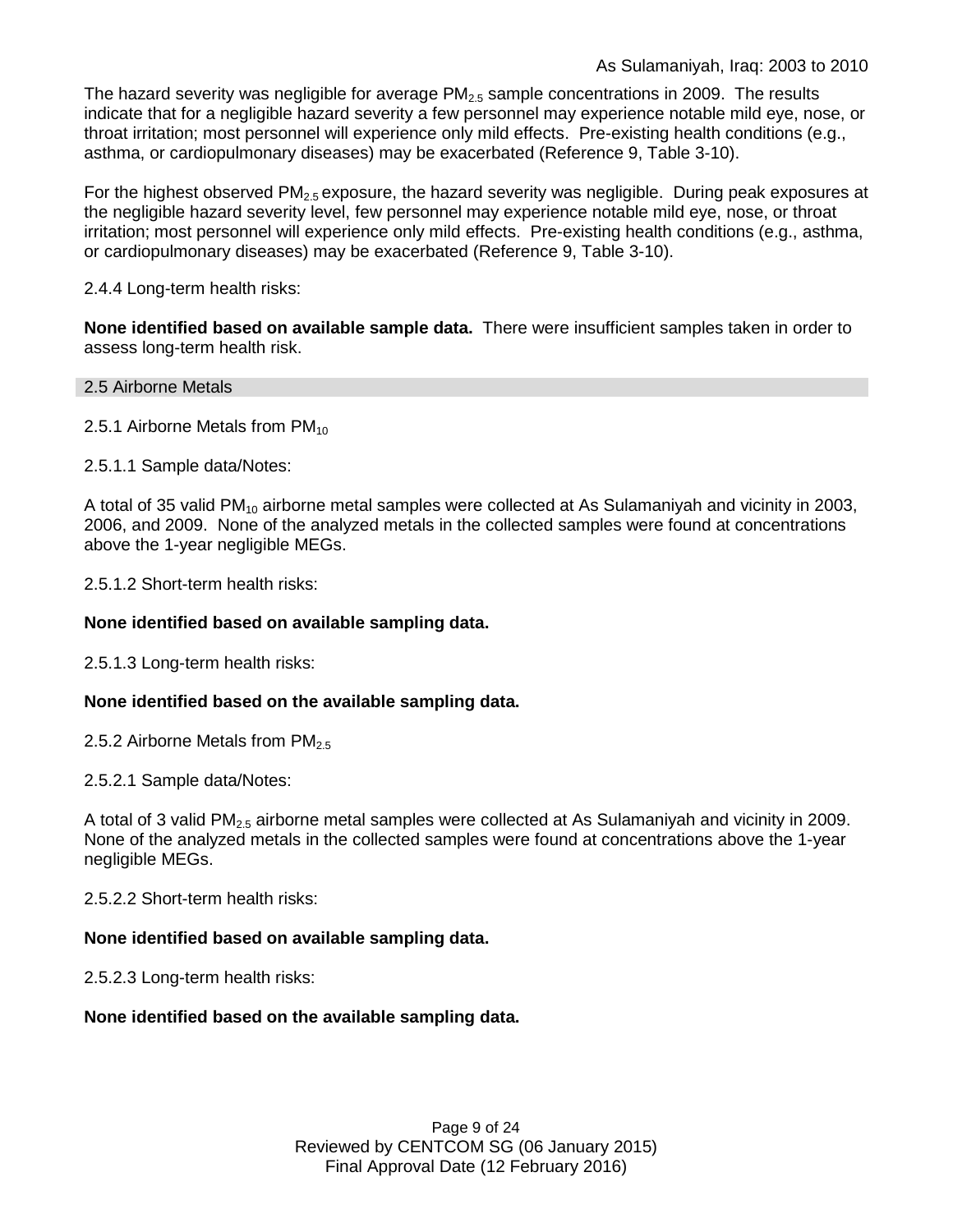### 2.6 Volatile Organic Compounds (VOC)

2.6.1 Sample data/Notes:

The health risk assessment is based on average and peak concentration of 28 valid volatile organic chemical (VOC) air samples collected at As Sulamaniyah and vicinity in 2003 and 2006. None of the analyzed VOCs were found at concentrations above the 1-year negligible MEGs.

2.6.2 Short-term health risks:

### **None identified based on available sampling data.**

2.6.3 Long-term health risk

### **None identified based on the available sampling data.**

#### **3 Soil**

### 3.1 Site-Specific Sources Identified

### 3.2 Sample data/Notes:

A total of 1 valid surface soil sample was collected in 2003 to assess OEH health risk to deployed personnel. The primary soil contamination exposure pathways are dermal contact and dust inhalation. Typical parameters analyzed for included SVOCs, heavy metals, PCBs, pesticides, and herbicides. If the contaminant was known or suspected, other parameters may have been analyzed (i.e. total petroleum hydrocarbons (TPH) and polycyclic aromatic hydrocarbons (PAH) near fuel spills). For the risk assessment, personnel are assumed to remain at this location for 6 months to 1 year.

### *3.3 Short-term health risk:*

**Not an identified source of health risk**. Currently, sampling data for soil are not evaluated for short term (acute) health risks**.**

### *3.4 Long-term health risk:*

**None identified based on available sample data.** No parameters exceeded 1-year Negligible MEGs for dermal contact. The dust inhalation exposure pathway is addressed in Section 2 above. Actinium-228, Bismuth-214, Cesium-134, Cesium-137, Cobalt-60, Europium-152, Protactinium-234M, Thorium-234, and Uranium-235 were detected in one or more samples and do not have a 1 year negligible soil MEG. The presence of a chemical without a MEG adds uncertainty to the risk assessment.

#### **4 Water**

In order to assess the health risk to U.S. personnel from exposure to water in theater, the USAPHC identified the most probable exposure pathways. These are based on the administrative information provided on the field data sheets submitted with the samples taken over the time period being evaluated. It is assumed that 100% of all U.S. personnel at As Sulamaniyah and vicinity were directly exposed to Reverse Osmosis Water Purification Unit (ROWPU) treated and disinfected fresh bulk water, since this classification of water is primarily used for personal hygiene, showering, cooking, and for use at vehicle wash racks. There is a possibility that personnel, particularly at small outlying camps,

> Page 10 of 24 Reviewed by CENTCOM SG (06 January 2015) Final Approval Date (12 February 2016)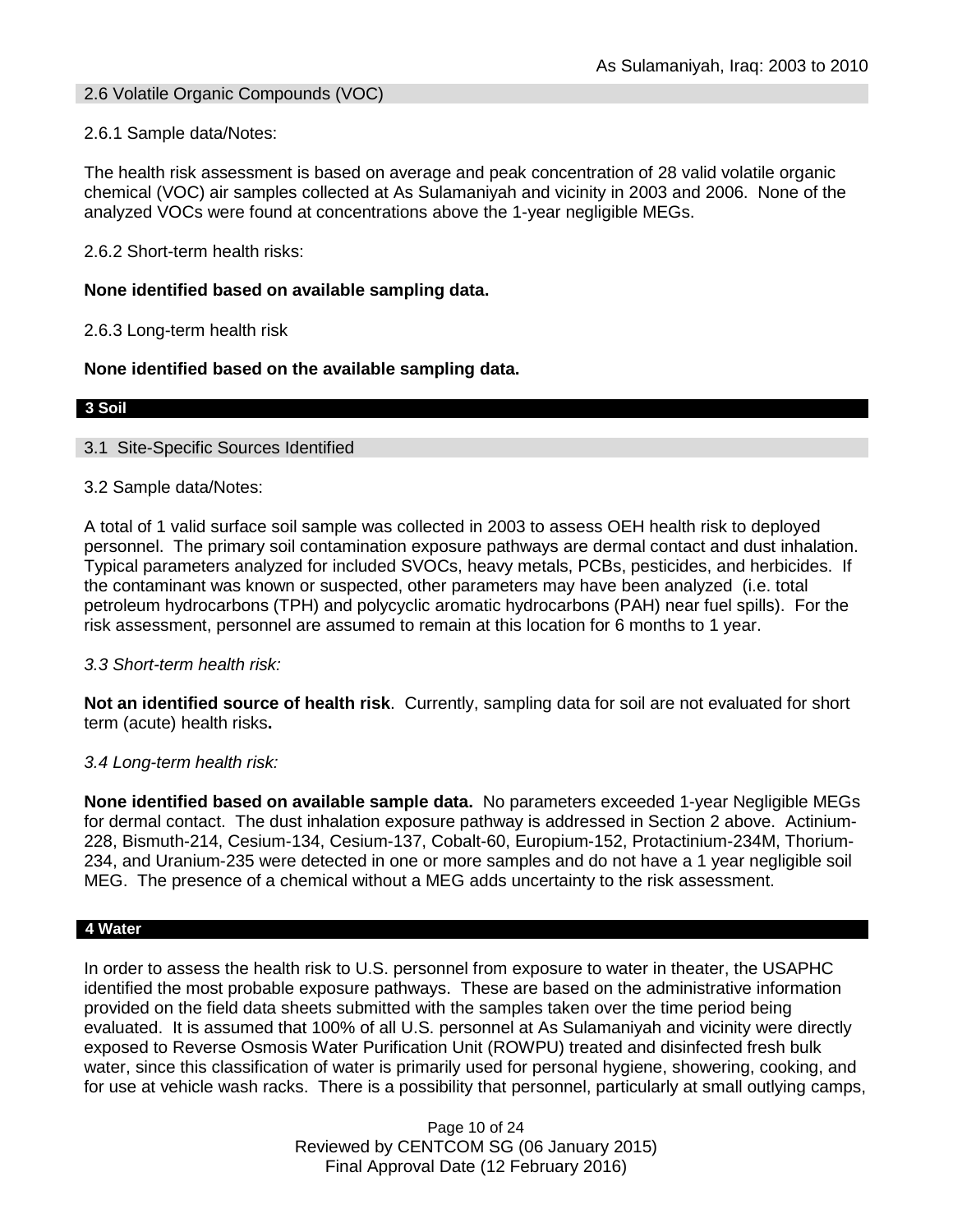may use water that is not regularly disinfected for showering, personal hygiene, or cleaning. Field data sheets indicate that bottled water is the only approved source of drinking water.

### 4.1 Drinking Water: Bottled or Treated Water

#### 4.1.1 Site-Specific Sources Identified

Of two bottled water samples analyzed one made up 20% of the drinking water and was bottled in Adana, Turkey by Danone Hayat. The other bottled water sample did not have a brand listed on the field data sheet but listed that it came from "Balad".

#### 4.1.2 Sample data/Notes:

To assess the potential for adverse health effects to troops, the following assumptions were made about dose and duration: A conservative (protective) assumption was that personnel routinely ingested 15 L/day of bottled water for up to 365 days (1-year). A total of two valid drinking water samples were collected from in 2006, no samples were taken in other years.

4.1.3 Short-term health risk:

### **None identified based on available sample data.**

4.1.4 Long-term health risk:

**None identified based on available sample data.** There were no long-term MEGs available for chloride, magnesium, sulfate, bromacil, or thallium, therefore these chemicals were not retained as potential hazards.

### 4.2 Non-Drinking Water: Disinfected

#### 4.2.1 Site-Specific Sources Identified

Although the primary route of exposure for most microorganisms is ingestion of contaminated water, dermal exposure to some microorganisms, chemicals, and biologicals may also cause adverse health effects. Complete exposure pathways would include drinking, brushing teeth, personal hygiene, cooking, providing medical and dental care using a contaminated water supply or during dermal contact at vehicle or aircraft wash racks.

#### 4.2.2 Sample data/Notes:

To assess the potential for adverse health effects to troops the following assumptions were made about dose and duration: All U.S. personnel at this location were expected to remain at this site for approximately 1 year. A conservative (protective) assumption is that personnel routinely consumed less than 5L/day of non-drinking water for up to 365 days (1-year). A total of 12 disinfected bulk water (Non-Drinking) samples from 2003, 2006, 2008, and 2010 were evaluated for this health risk assessment, no samples were taken in other years.

### 4.2.3 Short-term health risks:

### **None identified based on available sample data.**

4.2.4 Long-term health risks:

Page 11 of 24 Reviewed by CENTCOM SG (06 January 2015) Final Approval Date (12 February 2016)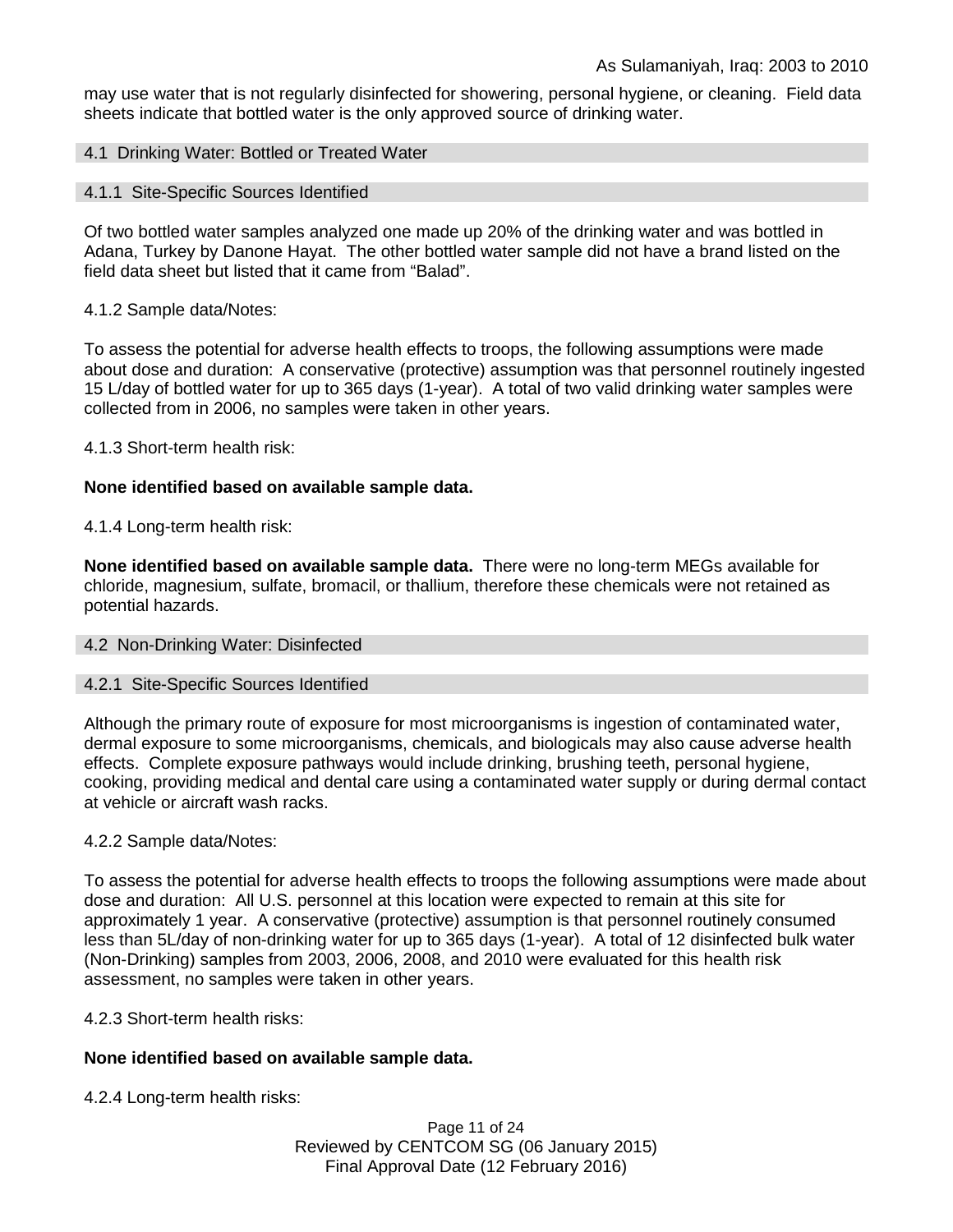**None identified based on available sample data.** There were no long-term MEGs available for chloride, magnesium, or sulfate, therefore these chemicals were not retained as potential hazards.

#### **5 Military Unique**

#### 5.1 Chemical Biological, Radiological Nuclear (CBRN) Weapons

No specific hazard sources were documented in the Defense Occupational and Environmental Health Readiness System (DOEHRS), or the Military Environmental Surveillance Library (MESL) from 2003 through 2010 timeframe.

### 5.2 Depleted Uranium (DU)

No specific hazard sources were documented in the DOEHRS, or MESL from 2003 through 2010 timeframe.

#### 5.3 Ionizing Radiation

No specific hazard sources were documented in the DOEHRS, or MESL from 2003 through 2010 timeframe.

#### 5.4 Non-Ionizing Radiation

No specific hazard sources were documented in the DOEHRS, or MESL from 2003 through 2010 timeframe.

#### **6 Endemic Disease**

This document lists the endemic diseases reported in the region, its specific health risks and severity and general health information about the diseases. USCENTCOM MOD 11 (Reference 11) lists deployment requirements, to include immunizations and chemoprophylaxis, in effect during the timeframe of this POEMS.

#### 6.1 Foodborne and Waterborne Diseases

Food borne and waterborne diseases in the area are transmitted through the consumption of local food and water. Local unapproved food and water sources (including ice) are heavily contaminated with pathogenic bacteria, parasites, and viruses to which most U.S. Service Members have little or no natural immunity. Effective host nation disease surveillance does not exist within the country. Only a small fraction of diseases are identified or reported in host nation personnel. Diarrheal diseases are expected to temporarily incapacitate a very high percentage of U.S. personnel within days if local food, water, or ice is consumed. Hepatitis A and typhoid fever infections typically cause prolonged illness in a smaller percentage of unvaccinated personnel. Vaccinations are required for DOD personnel and contractors. In addition, although not specifically assessed in this document, significant outbreaks of viral gastroenteritis (e.g., norovirus) and food poisoning (e.g., *Bacillus cereus*, *Clostridium perfringens*, *Staphylococcus*) may occur. Key disease risks are summarized below:

Mitigation strategies were in place and included consuming food and water from approved sources, vaccinations (when available), frequent hand washing and general sanitation practices.

6.1.1 Diarrheal diseases (bacteriological)

Page 12 of 24 Reviewed by CENTCOM SG (06 January 2015) Final Approval Date (12 February 2016)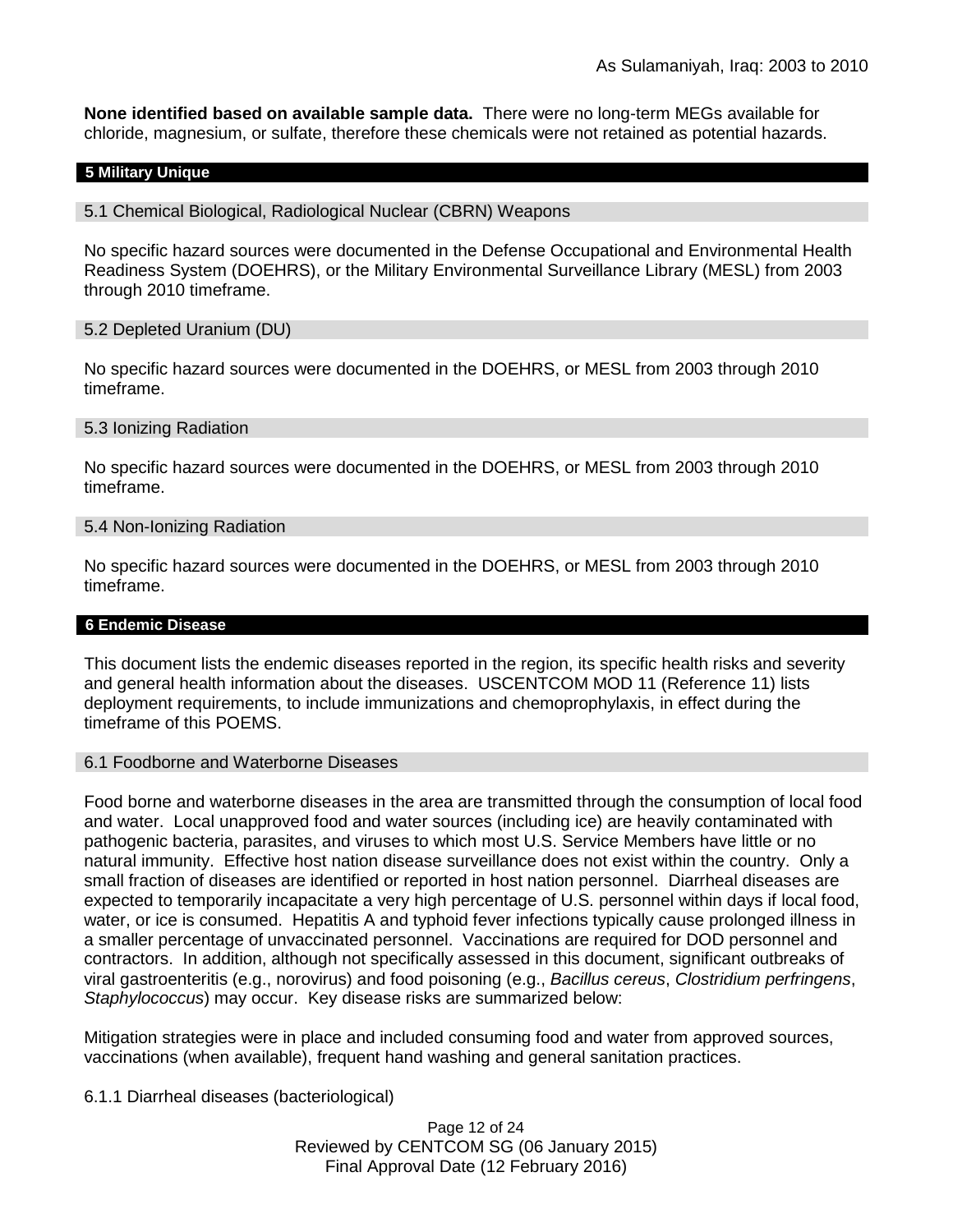**High, mitigated to Low**: Diarrheal diseases are expected to temporarily incapacitate a very high percentage of personnel (potentially over 50% per month) within days if local food, water, or ice is consumed. Mitigation strategies in place include consumption of approved food, water, and ice; hand washing; and applied food/water safety mechanisms. Field conditions (including lack of hand washing and primitive sanitation) may facilitate person-to-person spread and epidemics. Typically mild disease treated in outpatient setting; recovery and return to duty in less than 72 hours with appropriate therapy. A small proportion of infections may require greater than 72 hours limited duty, or hospitalization.

### 6.1.2 Hepatitis A, typhoid/paratyphoid fever, and diarrhea-protozoal

**High, mitigated to Low**: Unmitigated health risk to U.S. personnel is high year round for hepatitis A and typhoid/paratyphoid fever, and moderate for diarrhea-protozoal. Mitigation strategies in place include immunization, consumption of approved food, water, and ice; hand washing; and applied food/water safety mechanisms. U.S. Personnel did not drink untreated water, and vaccination for Hepatitis A is required for deployment into the CENTCOM Area or Responsibility (AOR). Hepatitis A, typhoid/paratyphoid fever, and diarrhea-protozoal disease may cause prolonged illness in a small percentage of personnel (less than 1% per month). Although much rarer, other potential diseases in this area that are also considered a moderate risk include: hepatitis E, diarrhea-cholera, and brucellosis.

### *6.1.3 Short-term Health Risks:*

**Variable, unmitigated; Low, mitigated**: The overall unmitigated short-term risk associated with food borne and waterborne diseases are considered high (bacterial diarrhea, hepatitis A, typhoid/paratyphoid fever) to moderate (diarrhea-cholera, diarrhea-protozoal, brucellosis) to low (hepatitis E) if local food or water is consumed. Preventive Medicine measures reduced the risk to low. Confidence in the health risk estimate was high.

### *6.1.4 Long-term Health Risks:*

### **None identified based on available data.**

### 6.2 Arthropod Vector-Borne Diseases

During the warmer months, the climate and ecological habitat support populations of arthropod vectors, including mosquitoes, ticks, mites, and sandflies. Significant disease transmission is sustained countrywide, including urban areas. Mitigation strategies were in place and included proper wear of treated uniforms, application of repellent to exposed skin, and use of bed nets and chemoprophylaxis (when applicable). Additional methods included the use of pesticides, reduction of pest/breeding habitats, and engineering controls.

### *6.2.1 Malaria*

**None**: Indigenous transmission of malaria in Iraq was eliminated as of 2008 reducing risk among personnel exposed to mosquito bites to none.

### *6.2.2 Leishmaniasis*

**Moderate, mitigated to Low**: The disease risk is moderate during the warmer months when sandflies are most prevalent, but reduced to low with mitigation measures. Mitigation strategies in place include Individual Protective Measures (IPM) practices, permethrin treated uniforms, pesticides, reduction of

> Page 13 of 24 Reviewed by CENTCOM SG (06 January 2015) Final Approval Date (12 February 2016)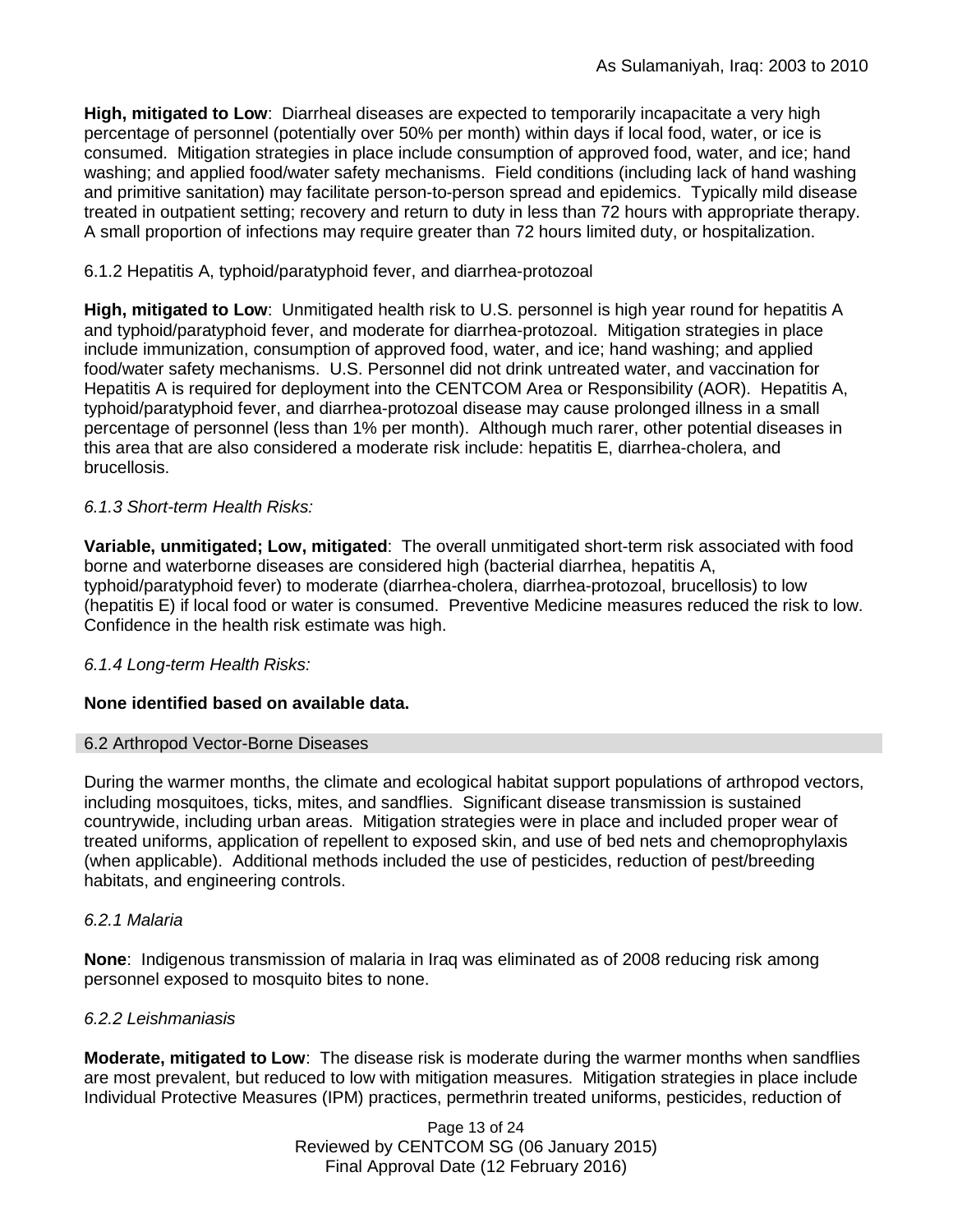pest/breeding habitats, and engineering controls. Leishmaniasis is transmitted by sand flies. There are two forms of the disease; cutaneous (acute form) and visceral (a more latent form of the disease). The leishmaniasis parasites may survive for years in infected individuals and this infection may go unrecognized by physicians in the U.S. when infections become symptomatic years later. Cutaneous infection is unlikely to be debilitating, though lesions may be disfiguring. Visceral leishmaniasis disease can cause severe febrile illness which typically requires hospitalization with convalescence over 7 days.

### *6.2.3 Crimean-Congo hemorrhagic fever*

**Moderate, mitigated to Low**: Unmitigated risk is moderate, but reduced to low with mitigation measures. Crimean-Congo hemorrhagic fever occurs in rare cases (less than 0.1% per month attack rate in indigenous personnel) and is transmitted by tick bites or occupational contact with blood or secretions from infected animals. The disease typically requires intensive care with fatality rates from 5% to 50%.

### *6.2.4 Sandfly fever*

**Moderate, mitigated to Low**: Sandfly fever has a moderate risk with potential disease rates from 1% to 10% per month under worst case conditions. Mitigation measures reduced the risk to low. The disease is transmitted by sandflies and occurs more commonly in children though adults are still at risk. Sandfly fever disease typically resulted in debilitating febrile illness requiring 1 to 7 days of supportive care followed by return to duty.

### *6.2.5 Sindbis (and Sindbis-like viruses)*

**Low**: Sindbis and sindbis-like viruses are maintained in a bird-mosquito cycle in rural areas and occasionally caused limited outbreaks among humans. The viruses are transmitted by a variety of *Culex* mosquito species found primarily in rural areas. A variety of bird species may serve as reservoir or amplifying hosts. Extremely rare cases (less than 0.01% per month attack rate) could have occurred seasonally (April - November). Debilitating febrile illness often accompanied by rash, typically requires 1 to 7 days of supportive care; significant arthralgias may persist for several weeks or more in some cases. This disease is associated with a low health risk estimate.

### 6.2.6 *Rickettsioses, tickborne (spotted fever group)*

**Low**: Rare cases (less than 0.1% per month) of rickettsioses disease are possible among personnel exposed to tick bites. Rickettsioses are transmitted by multiple species of hard ticks, including *Rhipicephalus* spp., which are associated with dogs. Other species of ticks, including *Ixodes* are also capable of transmitting rickettsial pathogens in this group. In addition to dogs, various rodents and other animals also may serve as reservoirs. Ticks are most prevalent from April through November. Incidents can result in debilitating febrile illness, which may require 1 to 7 days of supportive care followed by return to duty. The health risk of rickettsial disease is low.

### 6.2.7 *Typhus-murine (fleaborne)*

**Low**: Typhus-murine has a low risk estimate and is assessed as present, but at unknown levels. Rare cases are possible among personnel exposed to rodents (particularly rats) and flea bites. Incidents may result in debilitating febrile illness typically requiring 1 to 7 days of supportive care followed by return to duty.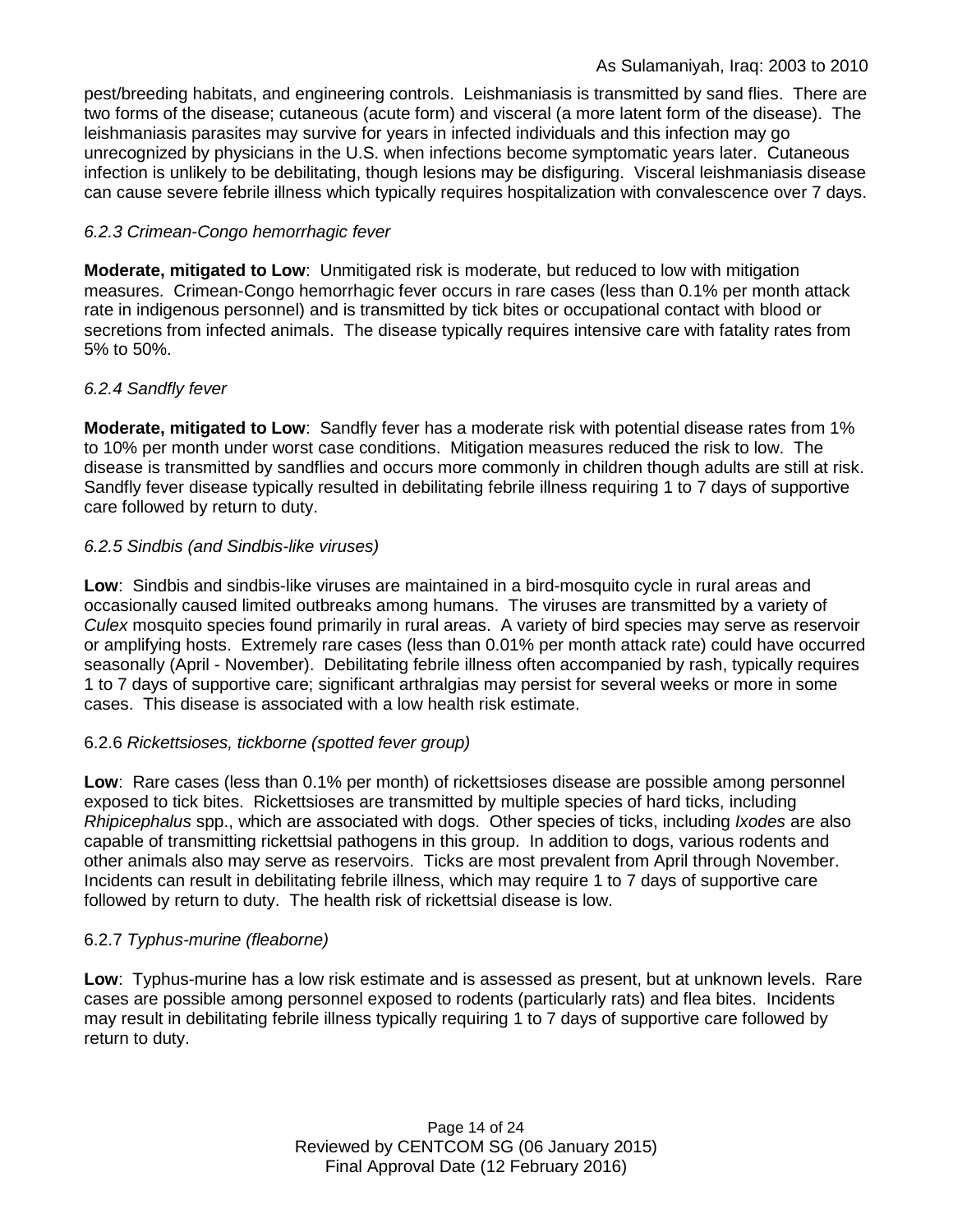### *6.2.8 West Nile fever*

**Low**: West Nile fever is present. The disease is maintained by the bird population and transmitted to humans via mosquito vector. Typically, infections in young, healthy adults were asymptomatic although fever, headache, tiredness, body aches (occasionally with a skin rash on trunk of body), and swollen lymph glands can occurred. This disease is associated with a low risk estimate.

### *6.2.9 Short -term health risks:*

**Low:** The unmitigated risk is moderate for leishmaniasis - cutaneous (acute), Crimean-Congo hemorrhagic fever, and sandfly fever; low for, sindbis, rickettsioses-tickborne*,* typhus-fleaborne, and West Nile fever. No hazard from malaria (2008 - 2011). Risk is reduced to low by proper wear of the uniform and application of repellent to exposed skin. Confidence in the risk estimate is high.

### *6.2.10 Long -term health risks:*

**Low:** The unmitigated risk is moderate for leishmaniasis-visceral (chronic). Risk is reduced to low by proper wear of the uniform and application of repellent to exposed skin. Confidence in the risk estimate is high.

### 6.3 Water Contact Diseases

Tactical operations or recreational activities that involve extensive contact with surface water such as lakes, streams, rivers, or flooded fields may result in significant exposure to leptospirosis and schistosomiasis. Arid portions of Iraq without permanent or persistent bodies of surface water do not support transmission of leptospirosis or schistosomiasis. Risk was restricted primarily to areas along rivers and lakes. These diseases can debilitate personnel for up to a week or more. Leptospirosis risk typically increases during flooding. In addition, although not specifically assessed in this document, bodies of surface water are likely to be contaminated with human and animal waste. Activities such as wading or swimming may result in exposure to enteric diseases including diarrhea and hepatitis via incidental ingestion of water. Prolonged water contact also may lead to the development of a variety of potentially debilitating skin conditions including bacterial or fungal dermatitis. Mitigation strategies were in place and included avoiding water contact and recreational water activities, proper wear of uniform (especially footwear), and protective coverings for cuts/abraded skin.

### *6.3.1 Leptospirosis*

**Moderate, mitigated to Low**: Human infections occur seasonally (typically April through November) through exposure to water or soil contaminated by infected animals and is associated with wading, and swimming in contaminated, untreated open water. The occurrence of flooding after heavy rainfall facilitates the spread of the organism because as water saturates the environment leptospirosis present in the soil passes directly into surface waters. Leptospirosis can enter the body through cut or abraded skin, mucous membranes, and conjunctivae. Infection may also occur from ingestion of contaminated water. The acute, generalized illness associated with infection may mimic other tropical diseases (for example, dengue fever, malaria, and typhus), and common symptoms include fever, chills, myalgia, nausea, diarrhea, cough, and conjunctival suffusion. Manifestations of severe disease can include jaundice, renal failure, hemorrhage, pneumonitis, and hemodynamic collapse. Recreational activities involving extensive water contact may result in personnel being temporarily debilitated with leptospirosis. Mitigation strategies in place include avoiding water contact and recreational water activities; proper wear of uniform, especially footwear, and protective coverings for cuts/abraded skin. This disease is associated with a moderate health risk estimate.

> Page 15 of 24 Reviewed by CENTCOM SG (06 January 2015) Final Approval Date (12 February 2016)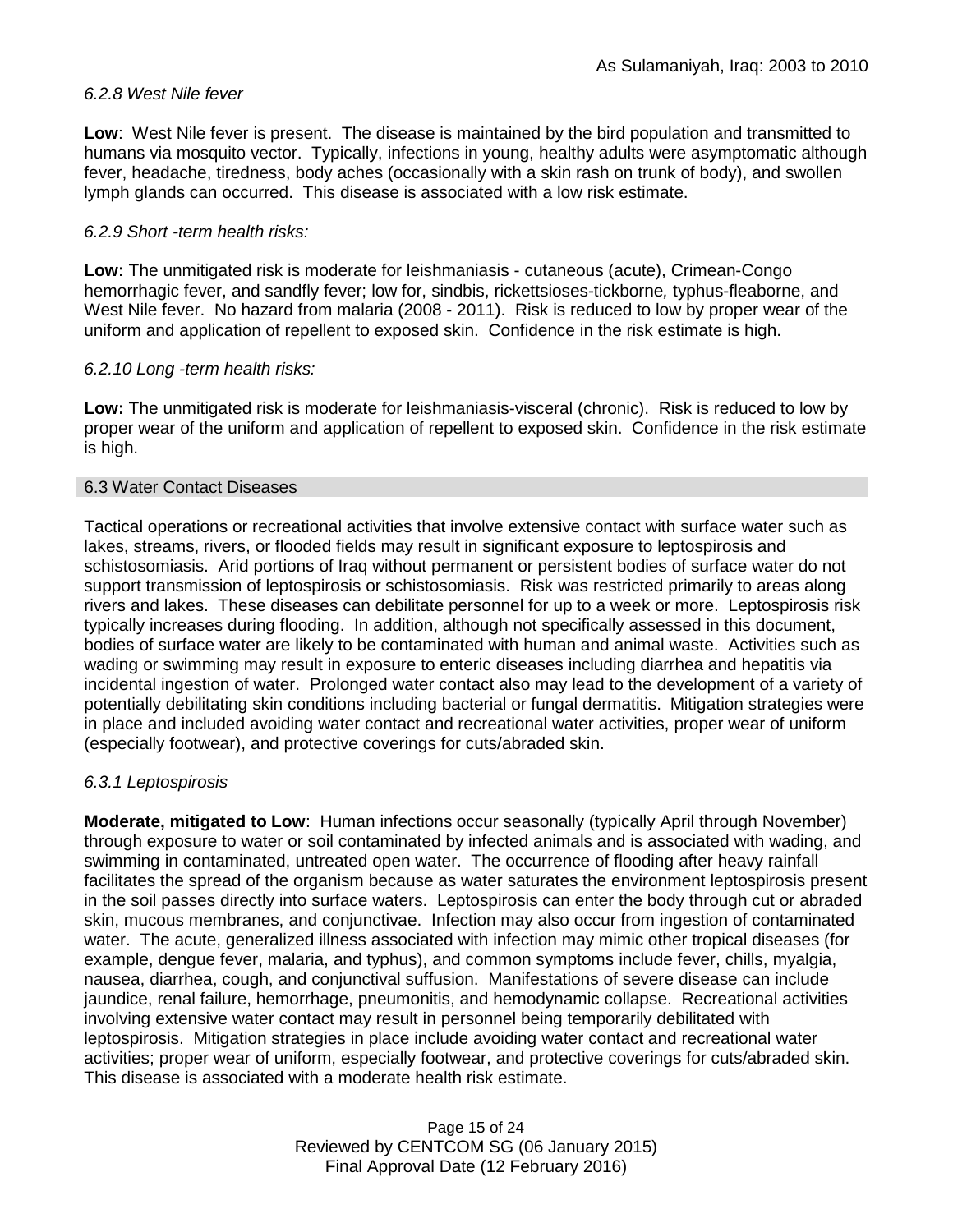### *6.3.2 Schistosomiasis*

**Moderate, mitigated to Low**: Humans are the principal reservoir for schistosomes; humans shed schistosome eggs in urine or feces. Animals such as cattle and water buffalo may also be significant reservoirs. Rare cases (less than 0.1% per month attack rate) may occur seasonally (typically April through November) among personnel wading or swimming in lakes, streams, or irrigated fields which were frequently contaminated with human and animal waste containing schistosome eggs. In groups with prolonged exposure to heavily contaminated foci, attack rates may exceed 10%. Exceptionally heavy concentrations of schistosomes may occur in discrete foci, which were difficult to distinguish from less contaminated areas. In non-immune personnel exposed to such foci, rates of acute schistosomiasis may be over 50%. Mild infections are generally asymptomatic. In very heavy acute infections, a febrile illness (acute schistosomiasis) may occur, especially with *Schistosoma japonicum*  and *S. mansoni*, requiring hospitalization and convalescence over 7 days. This disease is associated with a moderate health risk estimate.

### *6.3.3 Short -term health risks:*

**Low:** Unmitigated Health risk of schistosomiasis and leptospirosis is moderate during warmer months. Mitigation measures reduce the risk to low. Confidence in the health risk estimate is high.

### *6.3.4 Long -term health risks:*

### **None identified based on available data.**

#### 6.4 Respiratory Diseases

Although not specifically assessed in this document, deployed U.S. forces may be exposed to a wide variety of common respiratory infections in the local population. These include influenza, pertussis, viral upper respiratory infections, viral and bacterial pneumonia, and others. The U.S. military populations living in close-quarter conditions are at risk for substantial person-to-person spread of respiratory pathogens. Influenza is of particular concern because of its ability to debilitate large numbers of unvaccinated personnel for several days. Mitigation strategies were in place and included routine medical screenings, vaccination, enforcing minimum space allocation in housing units, implementing head-to-toe sleeping in crowded housing units, implementation of proper PPE when necessary for healthcare providers and detention facility personnel.

### *6.4.1 Tuberculosis (TB)*

**Moderate, mitigated to Low:** Potential health risk to U.S. personnel is moderate, mitigated to low, year round. Transmission typically requires close and prolonged contact with an active case of pulmonary or laryngeal tuberculosis (TB), although it also can occur with more incidental contact. The Army Surgeon General has defined increased risk in deployed Soldiers as indoor exposure to locals or third country nationals of greater than one hour per week in a highly endemic active TB region. Mitigation strategies include routine medical screenings; enforcing minimum space allocation in housing units; implementing head-to-toe sleeping in crowded housing units; and implementation of proper personal protective equipment (PPE), when necessary (treating active case, detainee operations). Additional mitigation included active case isolation in negative pressure rooms, where available.

### *6.4.2 Meningococcal meningitis*

**Low:** Meningococcal meningitis poses a low risk and is transmitted from person to person through droplets of respiratory or throat secretions. Close and prolonged contact facilitates the spread of this

> Page 16 of 24 Reviewed by CENTCOM SG (06 January 2015) Final Approval Date (12 February 2016)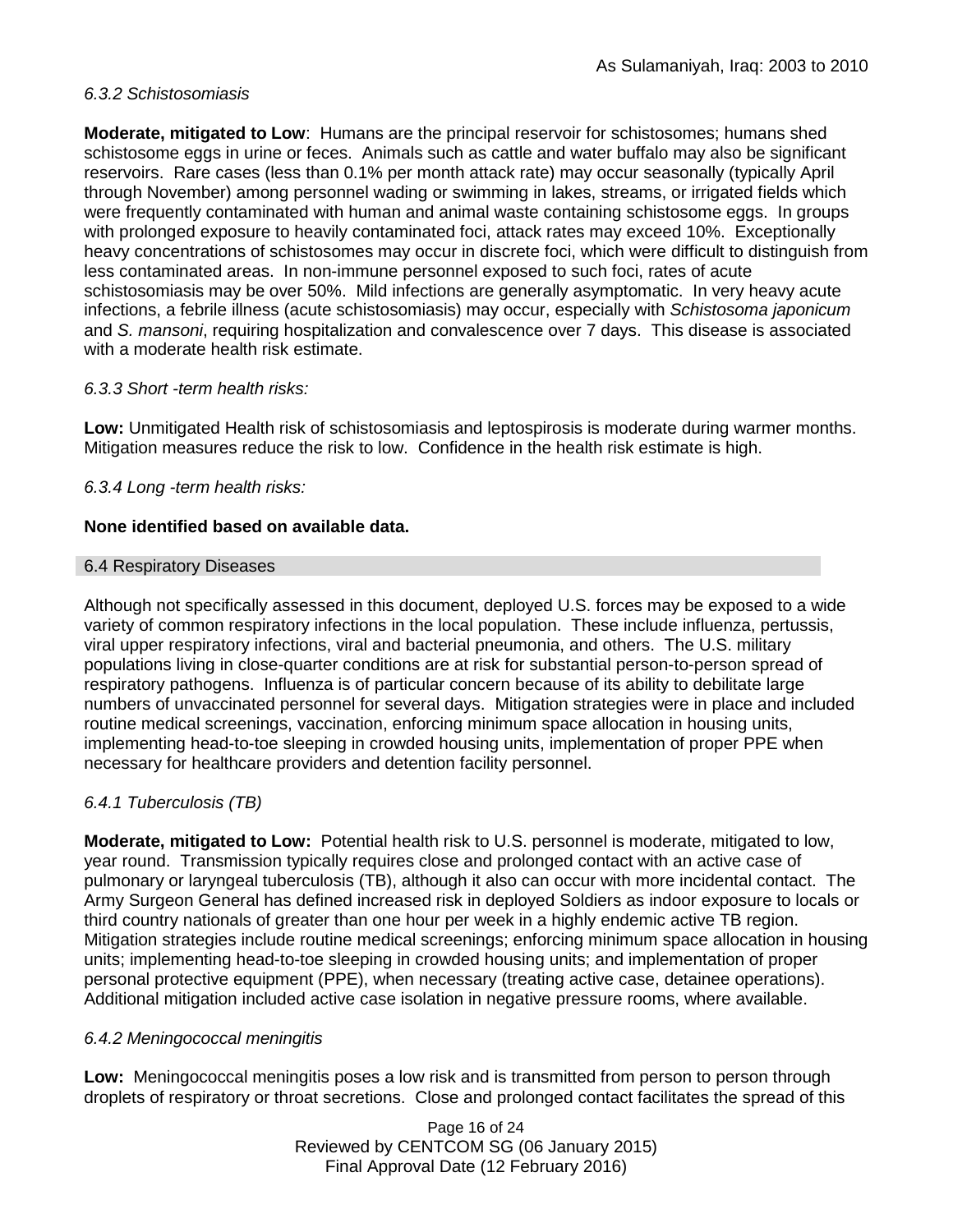disease. Meningococcal meningitis is potentially a very severe disease typically requiring intensive care; fatalities may occur in 5-15% of cases.

### *6.4.3 Short-term health risks:*

**Low:** Moderate (TB) to low (for meningococcal meningitis). Overall risk was reduced to low with mitigation measures. Confidence in the health risk estimate is high.

### *6.4.4 Long-term health risks:*

**None identified based on available data.** Tuberculosis is evaluated as part of the Post Deployment Health Assessment (PDHA). A TB skin test is required post-deployment if potentially exposed and is based upon individual service policies.

### 6.5 Animal-Contact Diseases

### *6.5.1 Rabies*

**Moderate, mitigated to Low:** Rabies posed a year-round moderate risk. Occurrence in local animals was well above U.S. levels due to the lack of organized control programs. Dogs were the primary reservoir of rabies in Iraq, and a frequent source of human exposure. In June 2008, the New Jersey Health department in The United States reported a confirmed case of rabies in a mixed-breed dog recently imported from Iraq. Rabies is transmitted by exposure to the virus-laden saliva of an infected animal, typically through bites, but could occur from scratches contaminated with the saliva. No cases of rabies acquired in Iraq have been identified in U.S. Service Members to date. The vast majority (>99%) of persons who develop rabies disease will do so within a year after a risk exposure, there have been rare reports of individuals presenting with rabies disease up to six years or more after their last known risk exposure. Mitigation strategies included command emphasis of CENTCOM GO 1B, reduction of animal habitats, active pest management programs, and timely treatment of feral animal scratches/bites.

### *6.5.2 Anthrax*

**Low:** Anthrax cases are rare in indigenous personnel, and pose a low risk to U.S. personnel. Anthrax is a naturally occurring infection; cutaneous anthrax is transmitted by direct contact with infected animals or carcasses, including hides. Eating undercooked infected meat may result in contracting gastrointestinal anthrax. Pulmonary anthrax is contracted through inhalation of spores and is extremely rare. Mitigation measures included consuming approved food sources, proper food preparation and cooking temperatures, avoidance of animals and farms, dust abatement when working in these areas, vaccinations, and proper PPE for personnel working with animals.

### *6.5.3 Q-Fever*

**Moderate, mitigated to Low:** Potential health risk to U.S. personnel is moderate, but mitigated to low, year round. Rare cases are possible among personnel exposed to aerosols from infected animals, with clusters of cases possible in some situations. Significant outbreaks (affecting 1-50%) can occur in personnel with heavy exposure to barnyards or other areas where animals are kept. Unpasteurized milk may also transmit infection. The primary route of exposure is respiratory, with an infectious dose as low as a single organism. Incidence could result in debilitating febrile illness, sometimes presenting as pneumonia, typically requiring 1 to 7 days of inpatient care followed by return to duty. Mitigation strategies in place as listed in paragraph 6.5.2 except for vaccinations.

> Page 17 of 24 Reviewed by CENTCOM SG (06 January 2015) Final Approval Date (12 February 2016)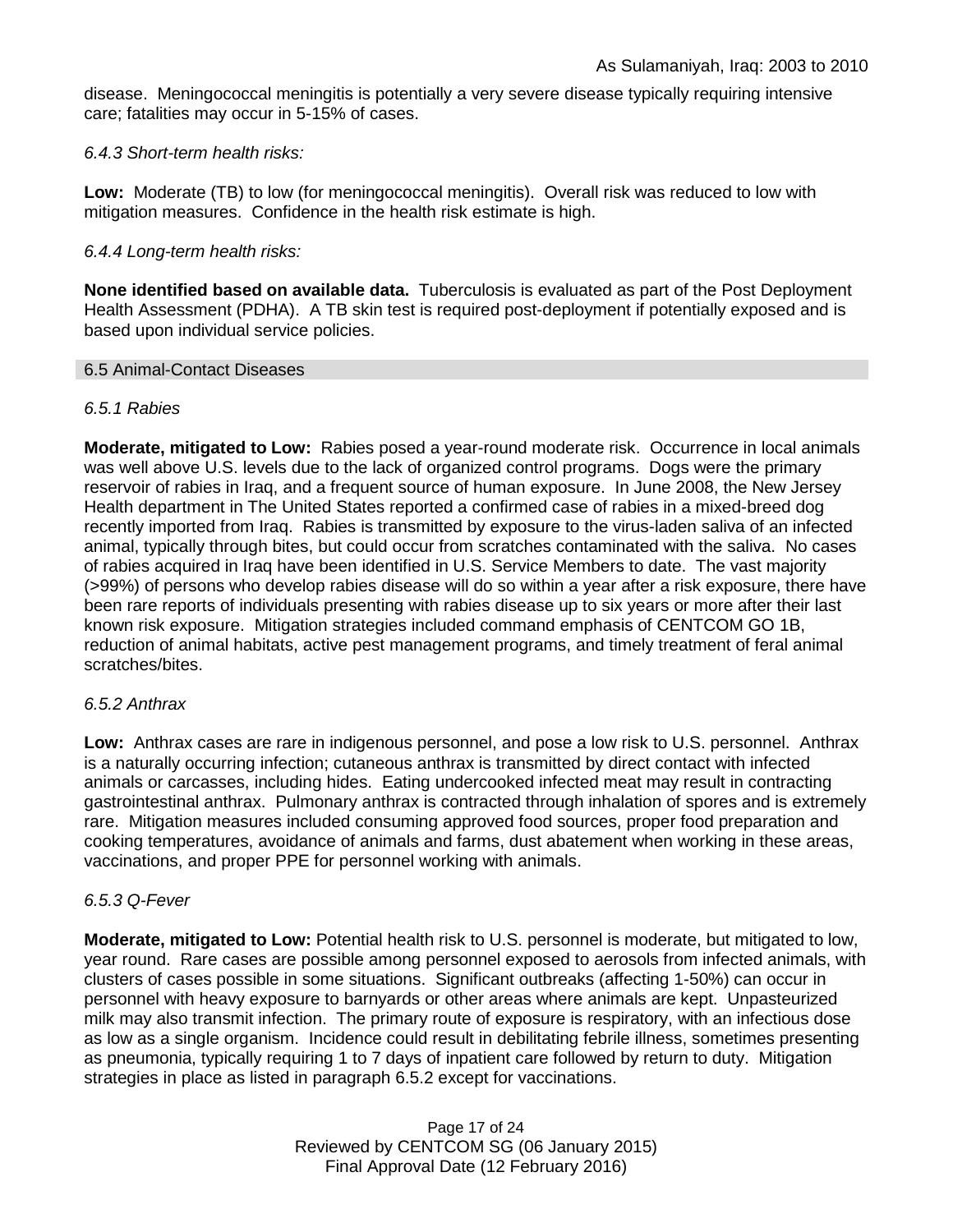### *6.5.4 H5N1 avian influenza*

**Low:** Potential health risk to U.S. personnel is low. Although H5N1 avian influenza (AI) is easily transmitted among birds, bird-to-human transmission is extremely inefficient. Human-to-human transmission appears to be exceedingly rare, even with relatively close contact. Extremely rare cases (less than 0.01% per month attack rate) could occur. Incidence could result in very severe illness with fatality rate higher than 50 percent in symptomatic cases. Mitigation strategies included avoidance of birds/poultry and proper cooking temperatures for poultry products.

### *6.5.5* Short-term health risks:

**Low:** The short-term unmitigated risk is moderate for rabies, and Q-fever, to low for anthrax, and H5N1 avian influenza. Mitigation measures reduced the overall risk to low.Confidence in risk estimate is high.

6.5.6 Long-term health risks:

**Low:** The incubation period for rabies can be several years in rare cases therefore the long term health risk is low.

### **7 Venomous Animal/Insect**

All information was taken directly from the Clinical Toxinology Resources web site from the University of Adelaide, Australia (Reference 2). The species listed below have home ranges that overlap the location of As Sulamaniyah and vicinity, and may present a health risk if they are encountered by personnel. See Section 9 for more information about pesticides and pest control measures.

### 7.1 Spiders

• *Latrodectus pallidus*: Clinical effects uncertain, but related to medically important species, therefore major envenoming cannot be excluded.

### 7.2 Scorpions

• *Androctonus crassicauda (black scorpion): Severe envenoming possible and potentially lethal, however most stings cause only severe local pain.* 

• *Buthacus leptochelys*, *Buthacus macrocentrus*, *Compsobuthus matthiesseni*, *Compsobuthus werneri Odontobuthus doriae*, and *Orthochirus scrobiculosus*: Clinical effects unknown; there are a number of dangerous Buthid scorpions, but there are also some known to cause minimal effects only. Without clinical data it is unclear where this species fits within that spectrum.

- *Scorpio maurus*: Mild envenoming only, not likely to prove lethal.
- *Hemiscorpius lepturus*: Severe envenoming possible, potentially lethal.

• *Hottentotta saulcyi*, *Hottentotta scaber*, and *Hottentotta schach*: Moderate envenoming possible but unlikely to prove lethal.

### 7.3 Snakes

• *Cerastes gasperettii*: Potentially lethal envenoming, though unlikely.

Page 18 of 24 Reviewed by CENTCOM SG (06 January 2015) Final Approval Date (12 February 2016)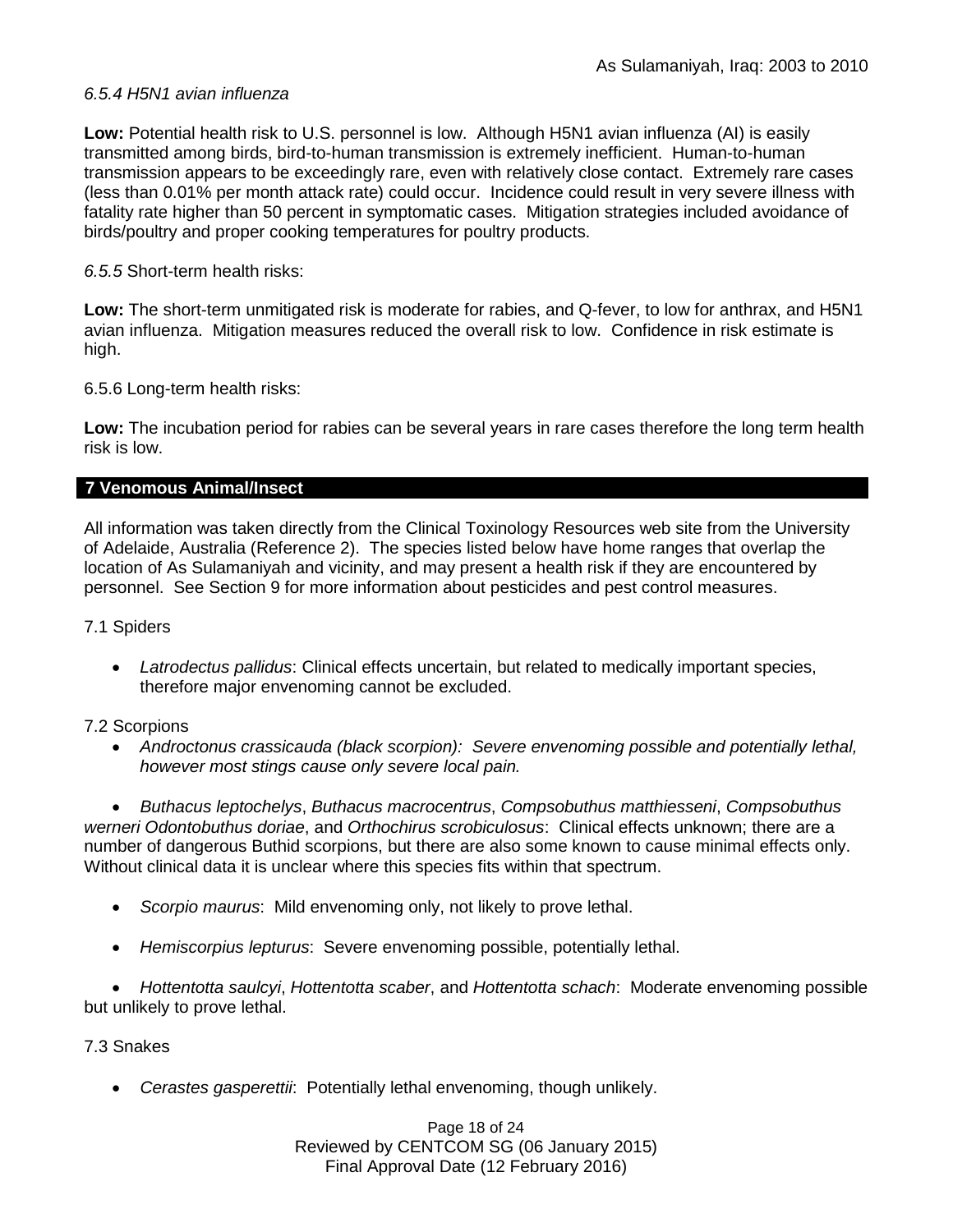• *Hemorrhois ravergieri*, *Psammophis schokari*, and *Pseudocyclophis persicus*: Clinical effects unknown, but unlikely to cause significant envenoming.

• *Macrovipera lebetina* subspecies e*uphratica* and subspecies *obtusa,and Vipera albicornuta*: Severe envenoming possible, potentially lethal.

• *Platyceps rhodorachis* and *Psammophis lineolatus*: Mild envenoming only, not likely to prove lethal.

• *Walterinnesia aegyptia*: Clinical effects unknown, but potentially lethal envenoming, though unlikely, cannot be excluded.

### *7.4* Short-term health risk:

**Low:** If encountered, effects of venom vary with species from mild localized swelling (e.g. *S. maurus*) to potentially lethal effects (e.g. *V. albicornuta*). See effects of venom above. Mitigation strategies included avoiding contact, proper wear of uniform (especially footwear), and timely medical treatment. Confidence in the health risk estimate is low (Reference 9, Table 3-6).

7.5 Long-term health risk:

### **None identified.**

### **8 Heat/Cold Stress**

### 8.1 Heat

Summer (June - September) monthly mean temperatures range from 95 °F to 102 °F with an average temperature of 98 °F based on historical climatological data from the National Oceanic and Atmospheric Administration (NOAA). The health risk of heat stress/injury based on temperatures alone is low (< 78 °F) from November – April, high (82-87.9°F) May and October, and extremely high (≥ 88°F) from June – September. However, work intensity and clothing/equipment worn pose greater health risk of heat stress/injury than environmental factors alone (Goldman 2001). Managing risk of hot weather operations included monitoring work/rest periods, proper hydration, and taking individual risk factors (e.g. acclimation, weight, and physical conditioning) into consideration. Risk of heat stress/injury was reduced with preventive measures

### 8.1.1 Short-term health risk:

**Low to Extremely High, mitigated to Low:** Risk of heat injury in unacclimatized or susceptible populations (older, previous history of heat injury, poor physical condition, underlying medical/health conditions), and those under operational constraints (equipment, PPE, vehicles) is extremely high June to September, high May and October, and low from November – April. The risk of heat injury was reduced to low through preventive measures such as work/rest cycles, proper hydration and nutrition, and monitoring WBGT. Confidence in the health risk estimate is low (Reference 9, Table 3-6).

### 8.1.2 Long-term health risk:

**Low:** The long-term risk is low. However, the risk may be greater for certain susceptible persons– those older (i.e., greater than 45 years), in lesser physical shape, or with underlying medical/health conditions. Long-term health implications from heat injuries are rare but may occur, especially from more serious injuries such as heat stroke. It is possible that high heat in conjunction with various

> Page 19 of 24 Reviewed by CENTCOM SG (06 January 2015) Final Approval Date (12 February 2016)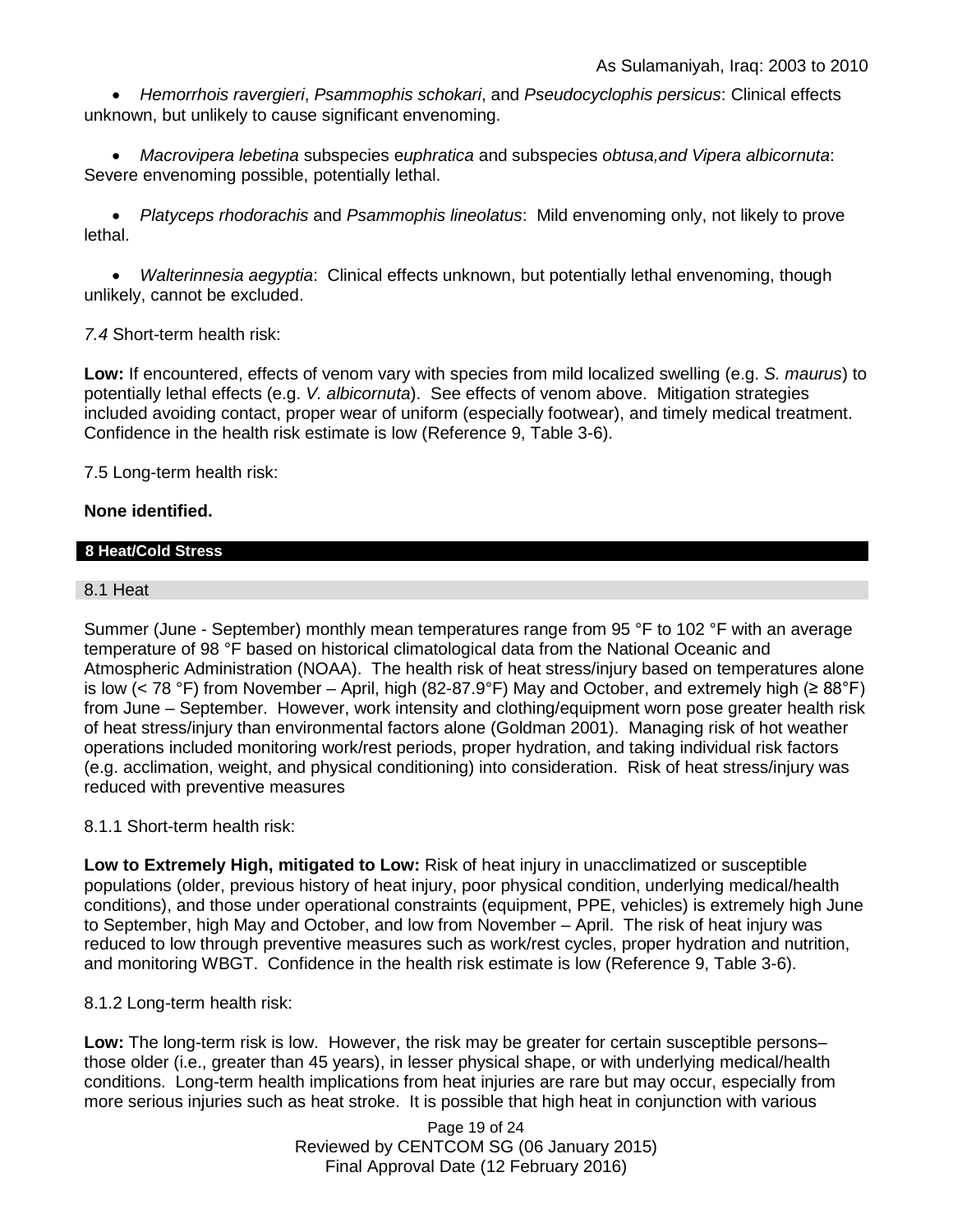chemical exposures may increase long-term health risks, though specific scientific evidence is not conclusive. Confidence in these risk estimates is medium (Reference 9, Table 3-6).

#### 8.2 Cold

8.2.1 Short-term health risks:

Winter (December - March) temperatures range from 39 °F to 60 °F with an average temperature of 52 °F based on historical climatological data from the NOAA. Because even on warm days a significant drop in temperature after sunset by as much as 40 °F can occur, there is a risk of cold stress/injury from December – March. The risk assessment for Non-Freezing Cold Injuries (NFCI), such as chilblain, trench foot, and hypothermia, is low based on historical temperature and precipitation data. Frostbite is unlikely to occur because temperatures rarely drop below freezing. However, personnel may encounter significantly lower temperatures during field operations at higher altitudes. As with heat stress/injuries, cold stress/injuries are largely dependent on operational and individual factors instead of environmental factors alone.

**Low:** The health risk of cold injury is low. Confidence in the health risk estimate is medium.

8.1.2 Long-term health risk:

**Low:** The health risk of cold injury is low. Confidence in the health risk estimate is high

# **9 Noise**

9.1 Continuous

No specific hazard sources were documented in the DOEHRS or MESL 2003-2010.

9.1.1 Short and long-term health risks:

### **None identified.**

9.2 Impulse

No specific hazard sources were documented in the DOEHRS or MESL 2003-2010.

9.2.1 Short-term and Long-term health risks:

### **None identified.**

### **10 Unique Incidents/Concerns**

### 10.1 Potential environmental contamination sources

DoD personnel are exposed to various chemical, physical, ergonomic, and biological hazards in the course of performing their mission. These types of hazards depend on the mission of the unit and the operations and tasks which the personnel are required to perform to complete their mission. The health risk associated with these hazards depends on a number of elements including what materials are used, how long the exposure last, what is done to the material, the environment where the task or operation is performed, and what controls are used. The hazards can include exposures to heavy metal particulates (e.g. lead, cadmium, manganese, chromium, and iron oxide), solvents, fuels, oils,

> Page 20 of 24 Reviewed by CENTCOM SG (06 January 2015) Final Approval Date (12 February 2016)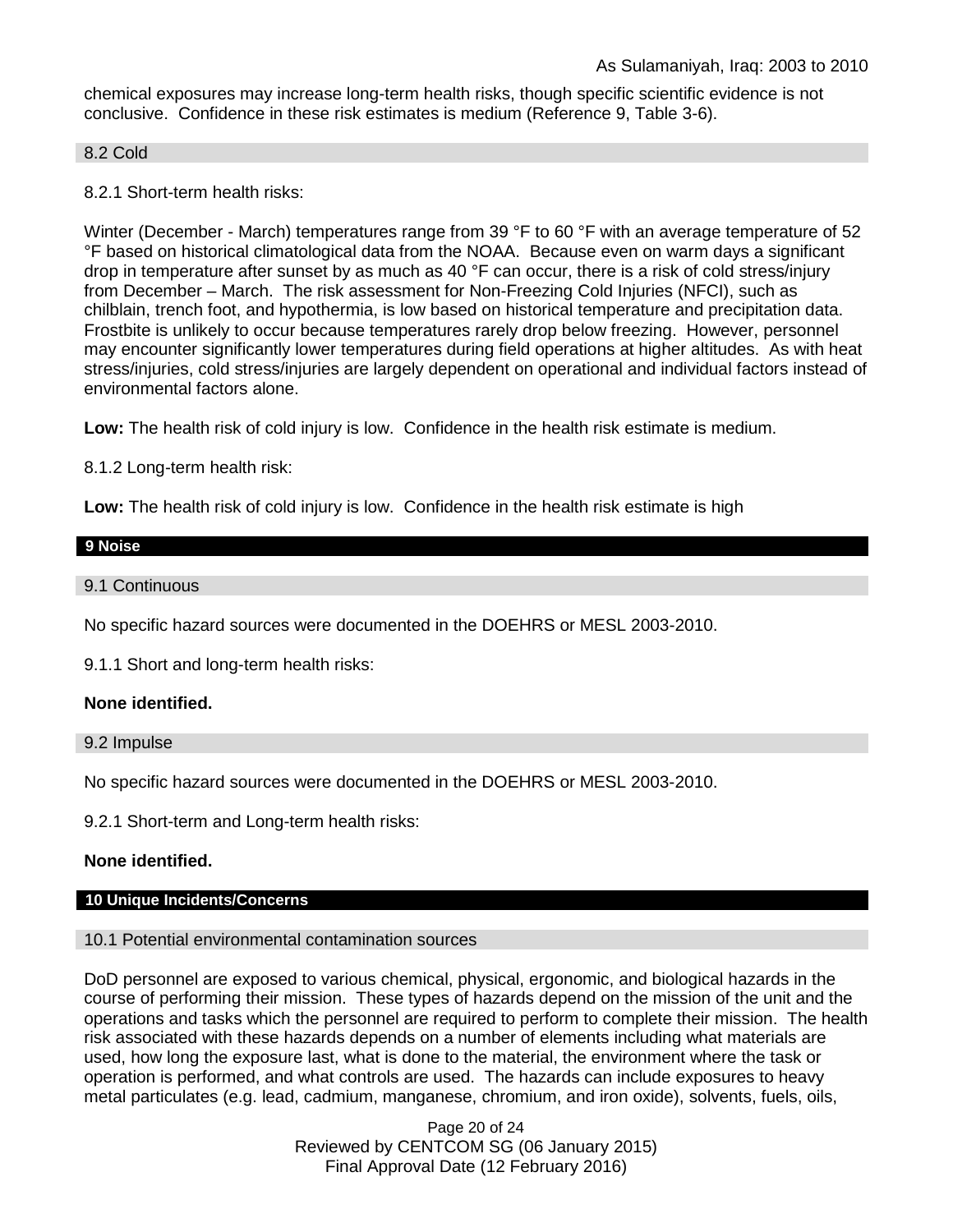and gases (e.g. carbon monoxide, carbon dioxide, oxides of nitrogen, and oxides of sulfur). Most of these exposures occur when performing maintenance task such as painting, grinding, welding, engine repair, or movement through contaminated areas. Exposures to these occupational hazards can occur through inhalation (air), skin contact, or ingestion; however exposures through air are generally associated with the highest health risk.

### 10.2 Food Sanitation:

A search of the DOEHRS and MESL from 2003 to 2010 yielded limited food sanitation inspection records at FOB Suse for 2006. Food sanitation deficiencies found at FOB Suse are summarized below.

Deficiencies reported at the FOB Suse troop dining facility include: improper holding temperatures at the steam tables used for serving food, only two wash basins in the washing station, no proper plumbing, broken sewer pipe next to food preparation area, ROWPU discharge is allowed to flow across the street and workers walk through it to enter the food storage spaces, and there are no devices to properly thaw frozen meat. The overall rating for the facility was unsatisfactory and the dining facility is rated as a high risk food establishment due to the number of meals served per day, the feeding of deployed personnel, and the types of food served and not due to unsafe practices.

### 10.2.1 Short-term and Long-term health risks

**Not evaluated.** Insufficient quantity and quality of data was available for an accurate health risk assessment.

### 10.3 Pesticides/Pest Control:

The health risk of exposure to pesticide residues is considered within the framework of typical residential exposure scenarios, based on the types of equipment, techniques, and pesticide products that have been employed, such as enclosed bait stations for rodenticides, various handheld equipment for spot treatments of insecticides and herbicides, and a number of ready-to-use (RTU) methods such as aerosol cans and baits. The control of rodents required the majority of pest management inputs, with the acutely toxic rodenticides staged as solid formulation lethal baits placed in tamper-resistant bait stations indoors and outdoors throughout cantonment areas. Nuisance insects, including biting and stinging insects such as bees, wasps, and ants, also required significant pest management inputs. Use of pesticides targeting against these pests generally involved selection of compounds with low mammalian toxicity and short-term residual using pinpoint rather than broadcast application techniques. A total of 3 monthly pesticide application reports in the MESL data portal for FOB Suse (April 2006 to July 2006) list the usage of pesticides on the site. For each pesticide product applied during this period, the USEPA approved label has been archived, providing a framework how each pesticide handled and applied (see below).

### 10.3.1 Rodenticides

Bromadiolone was used to control rodents.

### 10.3.2 Insecticides

Insecticides used to control ants, bees, crickets, fleas, flies, lice, mosquitoes, spiders, termites, scorpions, and wasps include: pyrethrins and s-methoprene.

10.3.3 Short-term and Long-term health risks

Page 21 of 24 Reviewed by CENTCOM SG (06 January 2015) Final Approval Date (12 February 2016)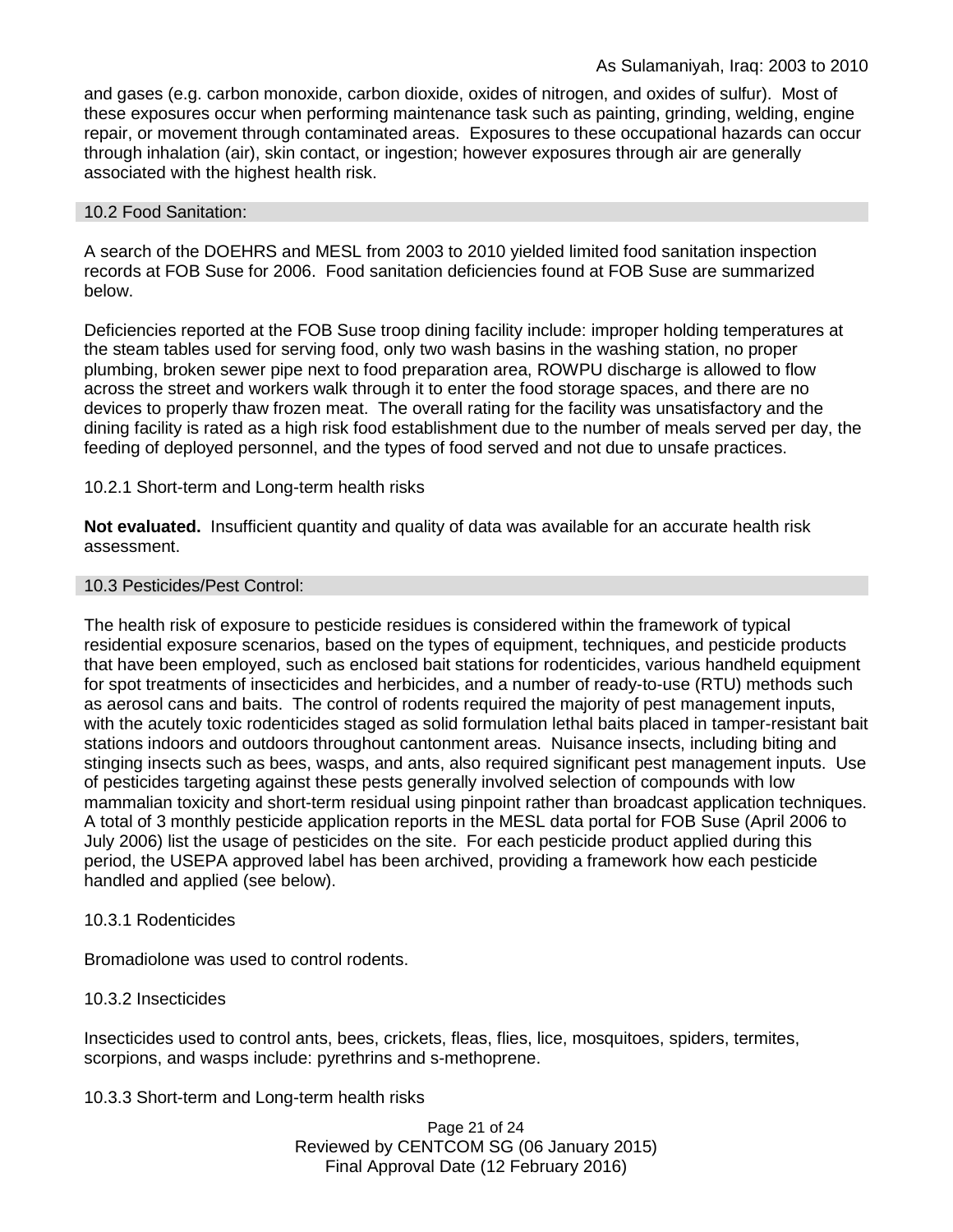**Low:** Short and long term health risk is Low. Confidence in the health risk assessment is medium (Reference 9, Table 3-6).

10.4 Asbestos

No data available.

10.5 Lead Based Paint

No data available.

10.6 Burn Pit

According to an occupational and environmental health site assessment (OEHSA) in 2006 for As Sulamaniyah, there was a burn pit for solid waste but there was no further information and no samples indicated they were taken near a burn pit or incinerator so short and long-term health risk could not be assessed.

While not specific to As Sulamaniyah and vicinity, the consolidated epidemiological and environmental sampling and studies on burn pits that have been conducted as of the date of this publication have been unable to determine whether an association does or does not exist between exposures to emissions from the burn pits and long-term health effects (Reference 7). The Institute of Medicine's review of long-term health consequences of exposure to burn pits in Iraq and Afghanistan suggests that service in Iraq or Afghanistan (i.e., a broader consideration of air pollution than exposure only to burn pit emissions) may be associated with long-term health effects, particularly in susceptible (e.g., those who have asthma) or highly exposed subpopulations, such as those who worked at the burn pit. Such health effects would be due mainly to high ambient concentrations of PM from both natural and anthropogenic sources, including military sources. If that broader exposure to air pollution turns out to be relevant, potentially related health effects of concern are respiratory and cardiovascular effects and cancer. Susceptibility to the PM health effects could be exacerbated by other exposures, such as stress, smoking, local climatic conditions, and co-exposures to other chemicals that affect the same biologic or chemical processes. Individually, the chemicals measured at burn pit sites in the study were generally below concentrations of health concern for general populations in the United States. However, the possibility of exposure to mixtures of the chemicals raises the potential for health outcomes associated with cumulative exposure to combinations of the constituents of burn pit emissions and emissions from other sources.

> Page 22 of 24 Reviewed by CENTCOM SG (06 January 2015) Final Approval Date (12 February 2016)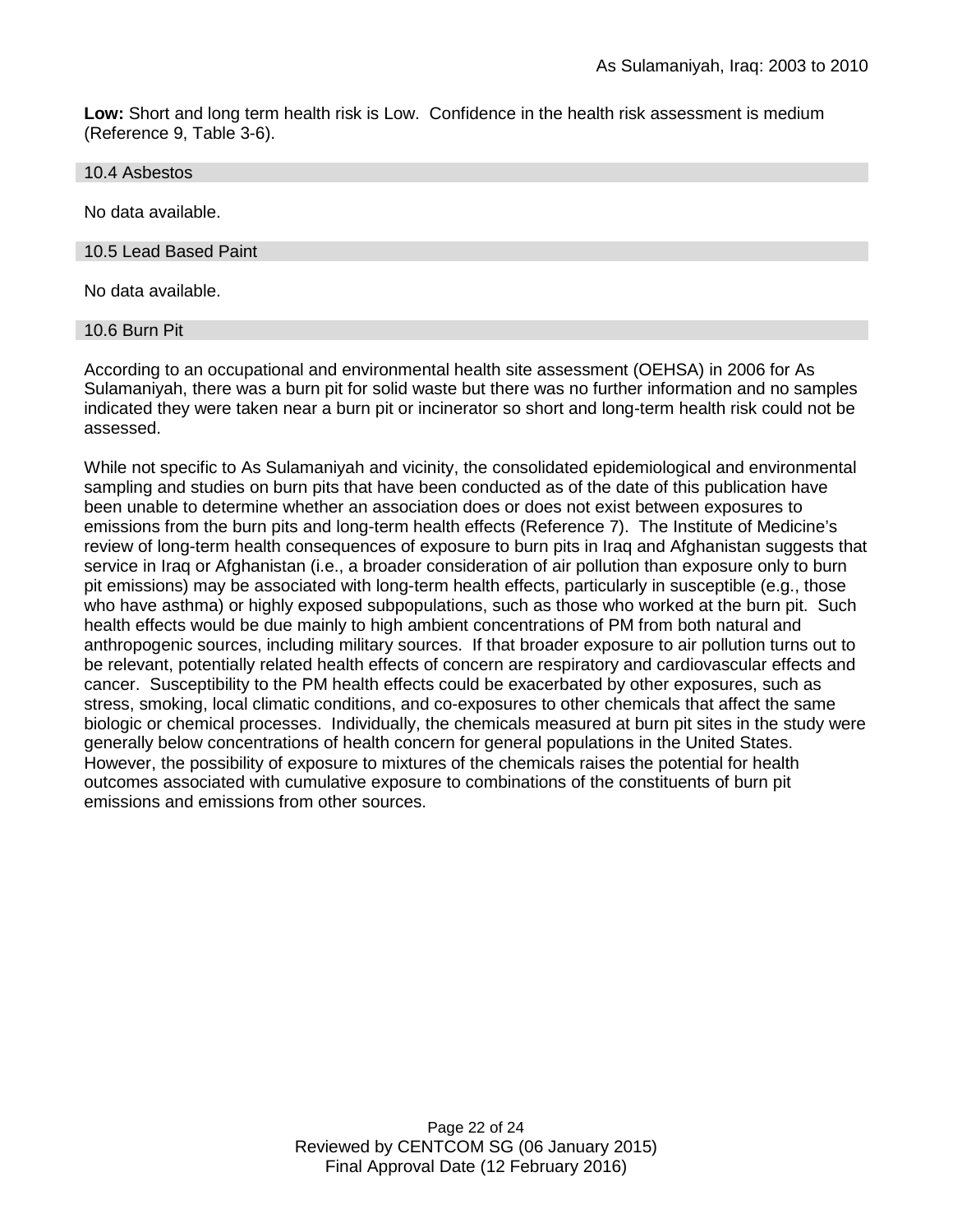#### **11 References[1](#page-22-0)**

-

- 1. Casarett and Doull's Toxicology: the Basic Science of Exposures, Chapter 2- Principles of Toxicology; Fifth Edition, McGraw Hill, New York.
- 2. Clinical Toxinology Resources: [http://www.toxinology.com/.](http://www.toxinology.com/) University of Adelaide, Australia.
- 3. Defense Occupational and Environmental Health Readiness System (referred to as the DOEHRS-EH database) at https://doehrs-ih.csd.disa.mil/Doehrs/. Department of Defense (DoD) Instruction 6490.03, *Deployment Health*, 2006.
- 4. DoDI 6055.05, Occupational and Environmental Health, 2008.
- 5. DoD MESL Data Portal: https://mesl.apgea.army.mil/mesl/.Some of the data and reports used may be classified or otherwise have some restricted distribution.
- 6. Goldman RF. 2001. Introduction to heat-related problems in military operations. *In*: Textbook of military medicine: medical aspects of harsh environments Vol. 1, Pandolf KB, and Burr RE (Eds.), Office of the Surgeon General, Department of the Army, Washington DC.
- 7. IOM (Institute of Medicine). 2011*.* Long-term health consequences of exposure to burn pits in Iraq and Afghanistan*.* Washington, DC: The National Academies Press.
- 8. Joint Staff Memorandum (MCM) 0028-07, Procedures for Deployment Health Surveillance, 2007.
- 9. USA PHC TG230, June 2010 Revision.
- 10. USACHPPM 2008 Particulate Matter Factsheet; 64-009-0708, 2008.
- 11. Modification 11 to United States Central Command Individual Protection and Individual Unit Deployment Policy, 2 December 2011.

Page 23 of 24 Reviewed by CENTCOM SG (06 January 2015) Final Approval Date (12 February 2016)

<span id="page-22-0"></span> $1$  NOTE. The data are currently assessed using the 2010 TG230. The general method involves an initial review of the data which eliminates all chemical substances not detected above 1-yr negligible MEGs. Those substances screened out are not considered acute or chronic health hazards so are not assessed further. For remaining substances, acute and chronic health effects are evaluated separately for air water (soil is only evaluated for long term risk). This is performed by deriving separate short-term and long term population exposure level and estimates (referred to as population exposure point concentrations (PEPC)) that are compared to MEGs derived for similar exposure durations. If less than or equal to negligible MEG the risk is Low. If levels are higher than negligible then there is a chemical-specific toxicity and exposure evaluation by appropriate SMEs, which includes comparison to any available marginal, critical or catastrophic MEGs. For drinking water 15 L/day MEGs are used for the screening while site specific 5-15 L/day are used for more detailed assessment. For nondrinking water (such as that used for personal hygiene or cooking) the 'consumption rate' is limited to 2 L/day (similar to the EPA) which is derived by multiplying the 5 L/day MEG by a factor of 2.5. This value is used to conservatively assess non drinking uses of water.